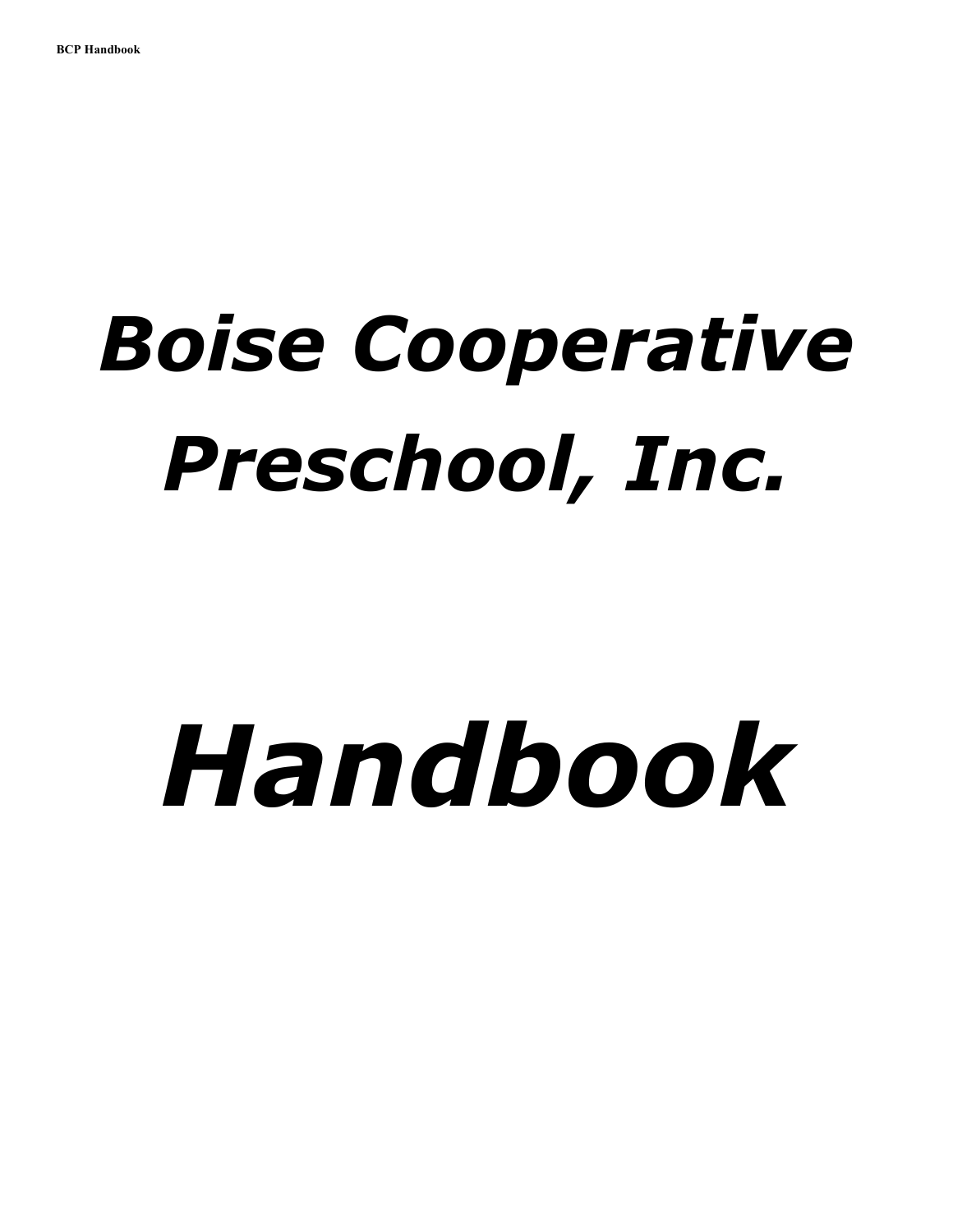# About Boise Cooperative Preschool

# *History*

In 1972, a group of dedicated parents understood the importance of being involved in their children's early childhood educational experience and the Boise Cooperative Nursery School was founded. The Boise Cooperative Nursery School prided itself in its non-discriminatory and non-denominational policies. The Co-op believed in building a classroom community where everyone was welcome. In 1973 we incorporated with the help of Attorney, John Runft. We began our 40+ year history in the First Baptist Church of Boise, moving to the First Congregational Church in 1976 due to philosophical differences. We changed our name with our new address, becoming The Boise Cooperative Preschool. We grew and flourished in this setting for 25 years, becoming a well-known and respected school. In 2002, for fire code reasons, we moved to our current location at Trinity Fellowship Church.

We were granted 501c status in 1979, enabling us to run our preschool as an official nonprofit corporation. A board of directors consisting of current BCP parents runs the preschool in accordance with our corporation bylaws that govern us. Our teachers are our only paid staff. Parent volunteers handle all administrative duties, and the tuition costs reflect the expenses of running our school. Four half scholarships are available on a need basis. All funds in excess are put back into the school.

In 2015, we were required by the City of Boise to hire two part-time assistant teachers to fulfill a licensed student/teacher ratio.

# *Philosophy*

Boise Cooperative Preschool is a developmental preschool, which values the importance of all aspects of human development – social, emotional, creative, physical, cognitive, and verbal. As a cooperative, teachers and families work together to create a classroom community where children are nurtured and supported in their exploration and discoveries. We emphasize the process of learning through play and interaction with others, rather than focusing on a specific result. Our curriculum and materials in the classroom are designed to support our philosophy. Our school depends on the work of many people, each contributing in their own unique way. Together, we strive to provide our children with a safe, stimulating, and fun environment away from home. Every family belonging to the Boise Cooperative Preschool is valued and supported.

# Excerpt from our original handbook in 1973:

Nursery age children are creative, if someone responds positively to their efforts to find truth about their world. You don't have to stimulate their creativity, but you do have to give encouragement and guidance the most sensitive and alert guidance and direction. As a parent or nursery teacher, one must provide a relationship in which it is possible for one thing to lead to another. One must be willing to become part of their world and go with them along untried pathways.

It is our goal, whenever possible to provide a program in which our children can discover and express themselves through creative experiences. They will be encouraged through art, music, nature, share, stories, and situations… but, above all, by response to their ideas and respect for their ability to discover for themselves the delightful world around them.

\*\*Original handbook archived with the president's files if you would like to take a look.

# *Setting the Stage for a Successful Learning Team*

Our goal is to set the stage with a safe, interesting, and fun environment; dedicated teachers; loving parents; and eager young minds.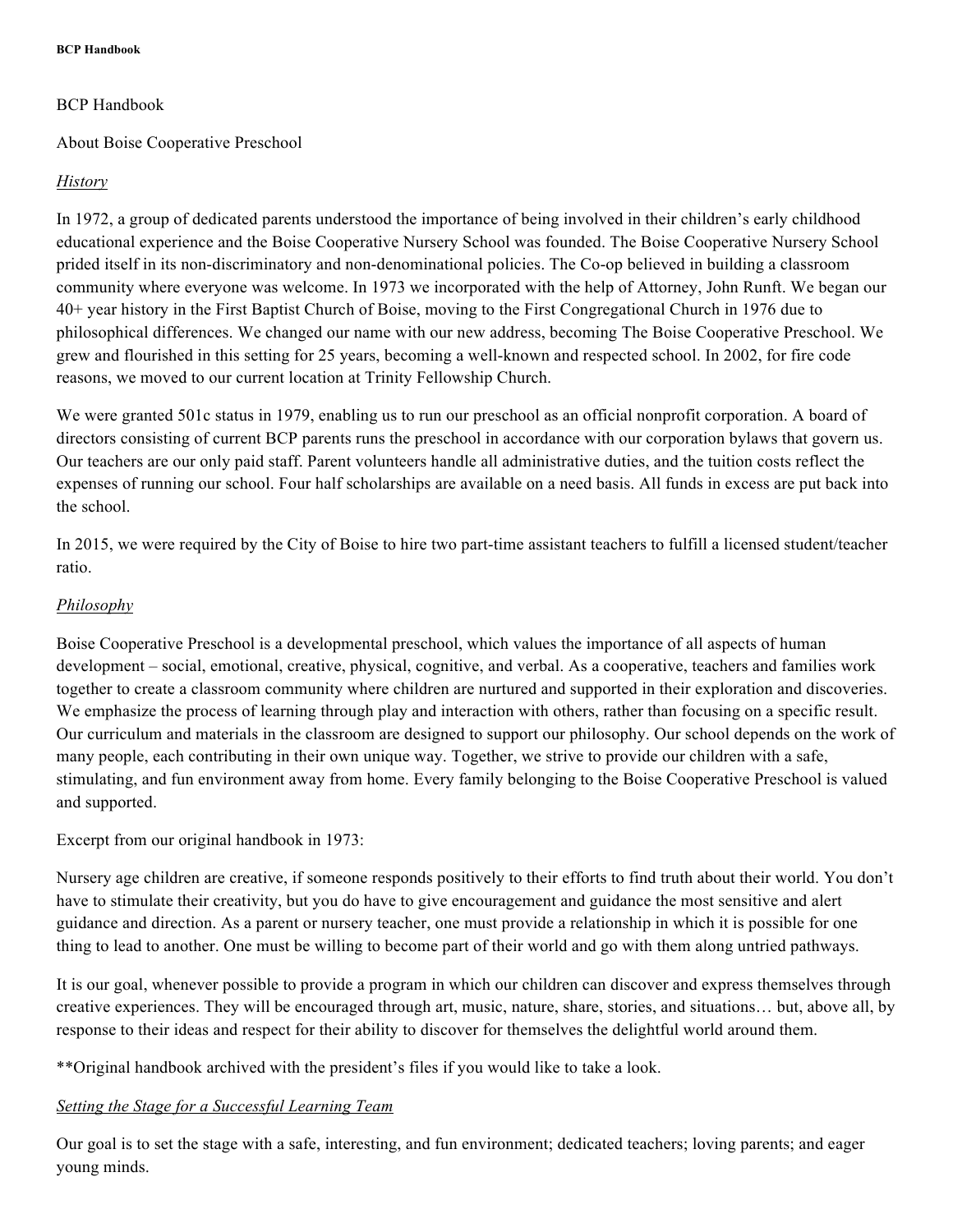Our Goals for You:

- •To observe your child in relation to a group of youngsters of approximately the same age.
- •To achieve objectivity concerning your child.
- •To learn new techniques of communicating with your child.
- •To talk about your child's growth with a trained educator as well as with other parents.
- •To work creatively with a group.
- Our Goals for Your Child:
- •To make a happy transition from home to school.
- •To learn to respect and get along with others.
- •To feel secure with adults, both teachers and other parents.
- •To develop self-confidence and self-esteem.
- •To share both objects and adult attention.
- •To learn some acceptable ways of expressing emotion.
- •To develop problem-solving skills.
- •To experience growth in verbal expression.
- •To explore creative materials such as clay, paint, and water.
- •To develop an interest in living things.
- •To take responsibility for personal care.
- •To improve his/her ability to finish what is begun.
- •To help clean up and put away materials used.

#### Family Responsibilities at the Cooperative

By enrolling your child in the Boise Cooperative Preschool you have initiated a rewarding and enriching experience for both you and your child. You have also become members of the Boise Cooperative Preschool Corporation, a private nonprofit educational organization.

BCP is operated and managed solely by the volunteer efforts of the parents who are its members. Our only paid staff is the teachers. It is vital to the success of our school that our members fulfill their responsibilities. The Boise Cooperative Preschool depends on the members running the school through working on committees, serving on the Board of Directors, helping out where help is needed, and generally using their unique talents and energies. Since we are a cooperative preschool, our preschool is run and supported by our families. In order to keep our operating costs and tuition low, each family is required to become a member of BCP with duties and responsibilities.

Some responsibilities include: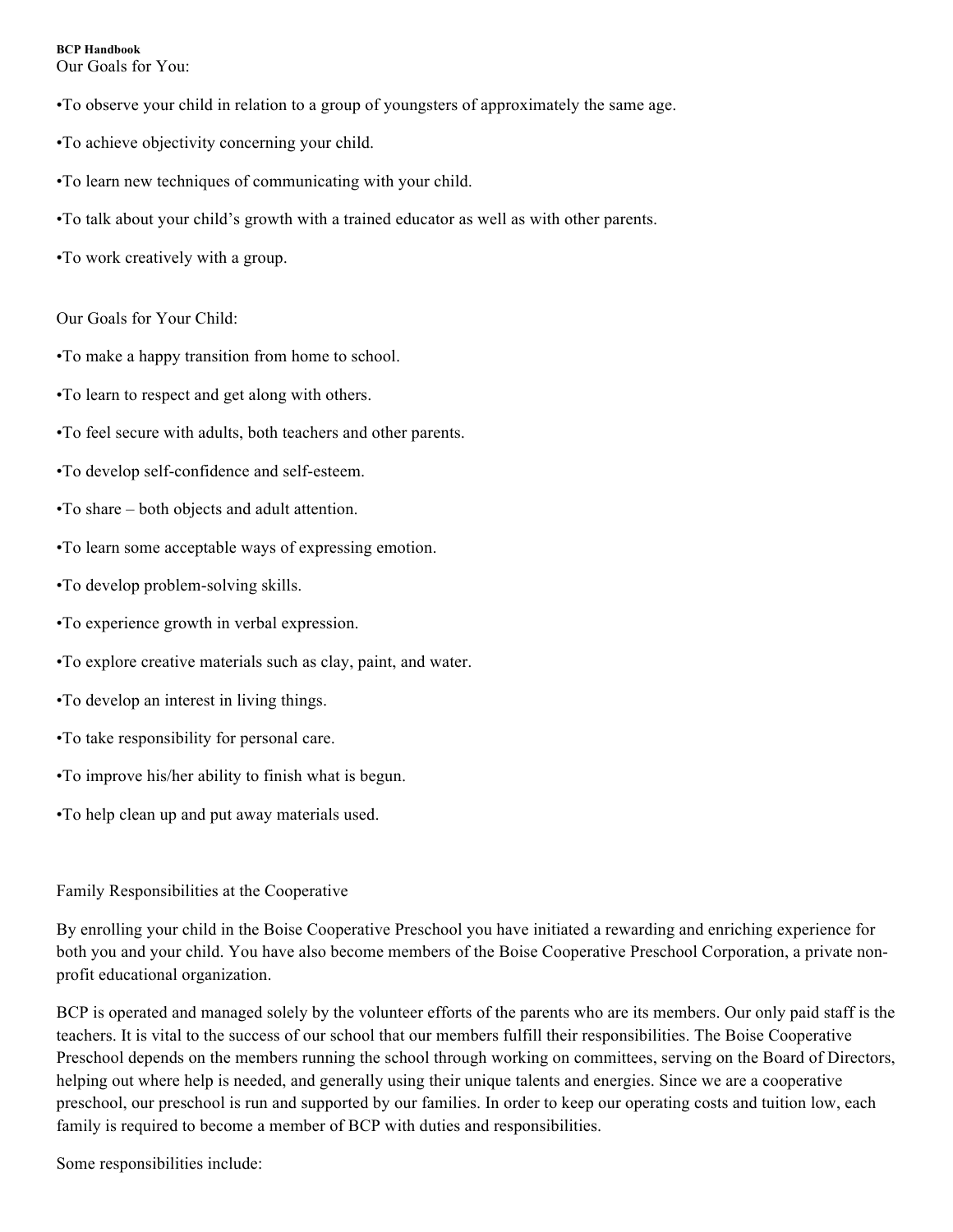#### **BCP Handbook** Abide by BCP bylaws: Our bylaws can be found on our website under Member Resources.

Attend Mandatory Meetings: BCP has three mandatory events that members must attend. They include Fall Orientation, Fall Harvest Meeting and Spring Rodeo Meeting.

Classroom Helper: A parent or caregiver, who has been cleared with a background check, is required to serve 1-2 times a month in their child's classroom to help with classroom activities, bring snack or oversee free time.

Committee: Each family is required to serve on a committee or on the board of directors. Our committees range from purchasing and maintenance to teacher support.

Housekeeping Day: A parent or caregiver must attend a housekeeping day once a year. Housekeeping days are scheduled monthly and are a time for parents to deep clean the preschool.

Submit a School Evaluation: In January, BCP sends out a mid-year school evaluation. We ask members to fill them out and give our school feedback to what needs improvement and what is working for our families

Tuition: Pay tuition on time! Since we are a cooperative, our tuition is what keeps our preschool going. If you have any questions regarding tuition, please e-mail our Treasurer (treasurer@boisecooperativepreschool.org)

# General Information

# *Arrival and Departure Procedures*

# Arrival-

Please arrive for class on time. You may enter the building from the back of the church and through the playground. During class hours, the doors to the building are to remain locked. If you are the first to arrive, ring the doorbell and the teacher will open the door for you. Please take your child to the restroom before class starts. If you are early, please wait in the hallway until the teacher opens the door. The teachers need this time to set up the day's activities and to instruct the helpers. When it is time for class to begin, the teacher will open the classroom door. You may help your child put his/her coat in a cubby and find his/her name tag. We begin our mornings with free play, so you can begin your good-bye routine and encourage them to play. During this time, our teachers are available if needed for questions or comments. Your questions and comments are encouraged, and your concerns are important. If a longer conversation is required, please call, text, or email the teacher with any questions or suggestions you may have, or you may request a conference. If you arrive 15 minutes late, you will need to ring the doorbell. One of our teachers or parent helpers will let you and your child into the building.

# Departure-

Please arrive to pick your child up on time. A late fee of \$15 will be assessed if you are more than 5 minutes late picking up your child. Pick up your child around the back of the church at the playground. Remember to check your child's file folder for artwork and other handouts before leaving. If someone else is picking your child up from school, you must notify the teacher. Children will not be released to anyone other than their parents unless prior arrangements have been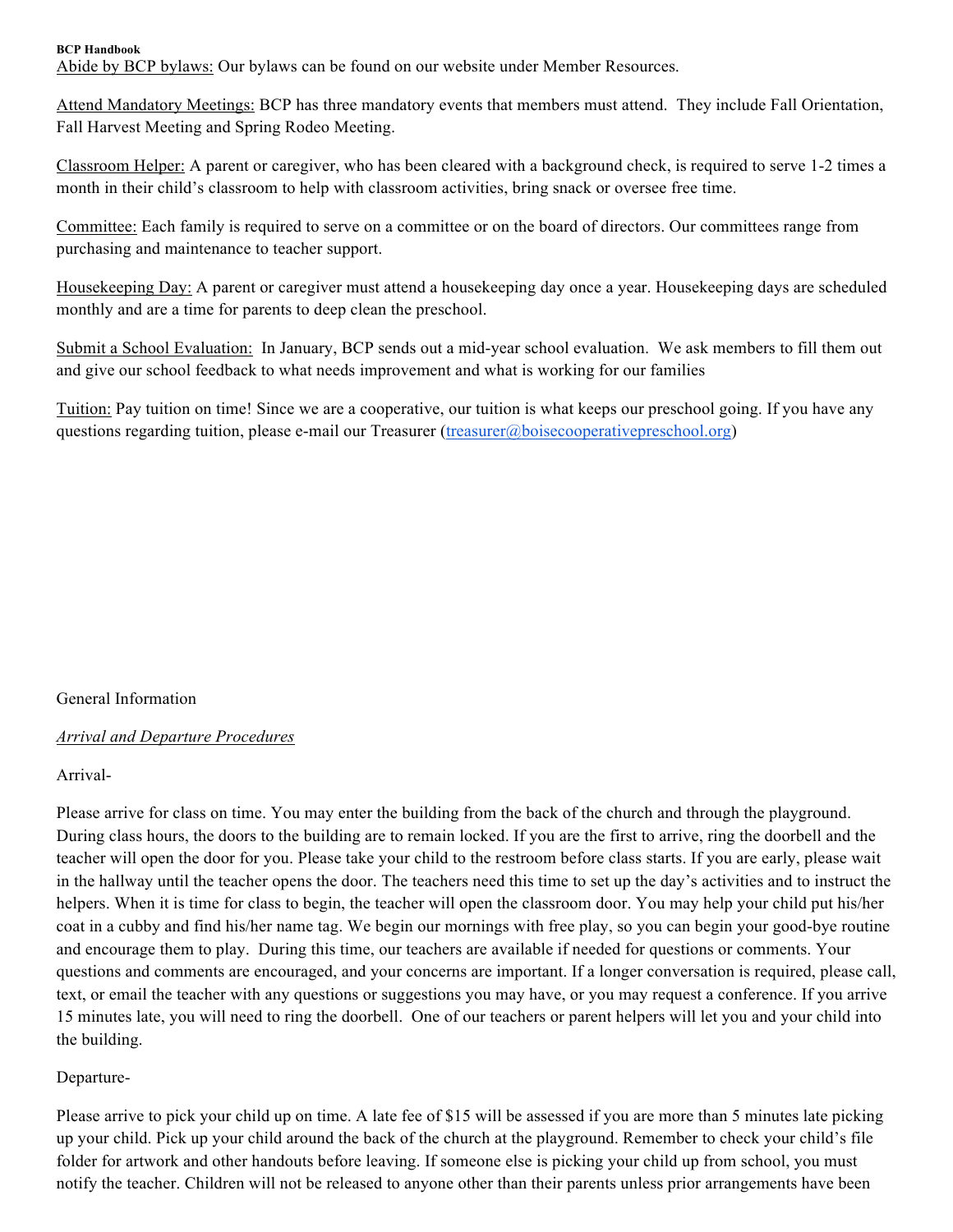discussed with the teacher. Members in car pools should also notify the teacher. Anyone not known to the teacher will be asked to show identification before the child is released.

# Birthdays-

Parents are welcome to sign-up as Helper to bring the regular snack on the child's birthday. Please do no bring sugary birthday treats or drinks! Students can bring a small special token or sticker to pass out to his/her friends on their birthday. Please let the teacher know in advance if you plan to bring something for your child's birthday. Student will get their very own paper crown. To avoid hurt feelings, please do not bring party invitations to distribute at school. Children whose birthdays fall during the summer months are invited to celebrate their half-year birthdays during the school year or in May.

# Board Meetings-

Board Meetings are held monthly and at the discretion of the President. The dates will be announced in the newsletter or posted to the online calendar. Any member of BCP is welcome to attend whether to address a specific concern or just to observe. Minutes of the meetings will be posted on one of the bulletin boards outside the classroom and on the website.

# Bulletin Boards-

Important notices are posted on the bulletin boards. The bulletin boards outside the classroom have parent information, upcoming field trips, board minutes from the previous board meeting, committee information and the current monthly newsletter. The bulletin board inside the classroom will have the parent helper schedule and housekeeping schedule for the month. Please check all boards for notices each month.. You should also check your email weekly for up-to-date information.

# Clothing-

Dress your child appropriately for the weather, including coats, hats, boots and mittens in winter. Even in winter, the children usually spend some time outdoors playing. Label all outerwear with your child's name. Additionally, we have a bin of extra hats and gloves that the children can borrow during their time outdoors. The children wear smocks when painting and working with other art media. However, it is still not always possible to keep paint off clothing. Our paint is washable, and we have found that an immediate washing or soaking usually will remove it. Even so, play clothes are recommended. Additionally, there are extra clothes for potty accidents inside the storage closet in the classroom.

#### Committees-

Each family must serve on a committee. See the last page for a list of committees and a brief description of what each does. We depend on parent/guardian participation to keep tuition low so failing to do the work of your committee is the same as not paying tuition. If you miss your committee meetings or fail do your committee work you will be charged a \$30.00 fee. After a second incidence your family will be asked to leave the school. We don't want to kick anyone out so please, if you're having trouble, communicate with your committee head.

#### Cubbies-

Each child has a cubby (small storage area) in the classroom. These cubbies are used for storing his/her outerwear and other belongings.

#### Field Trips-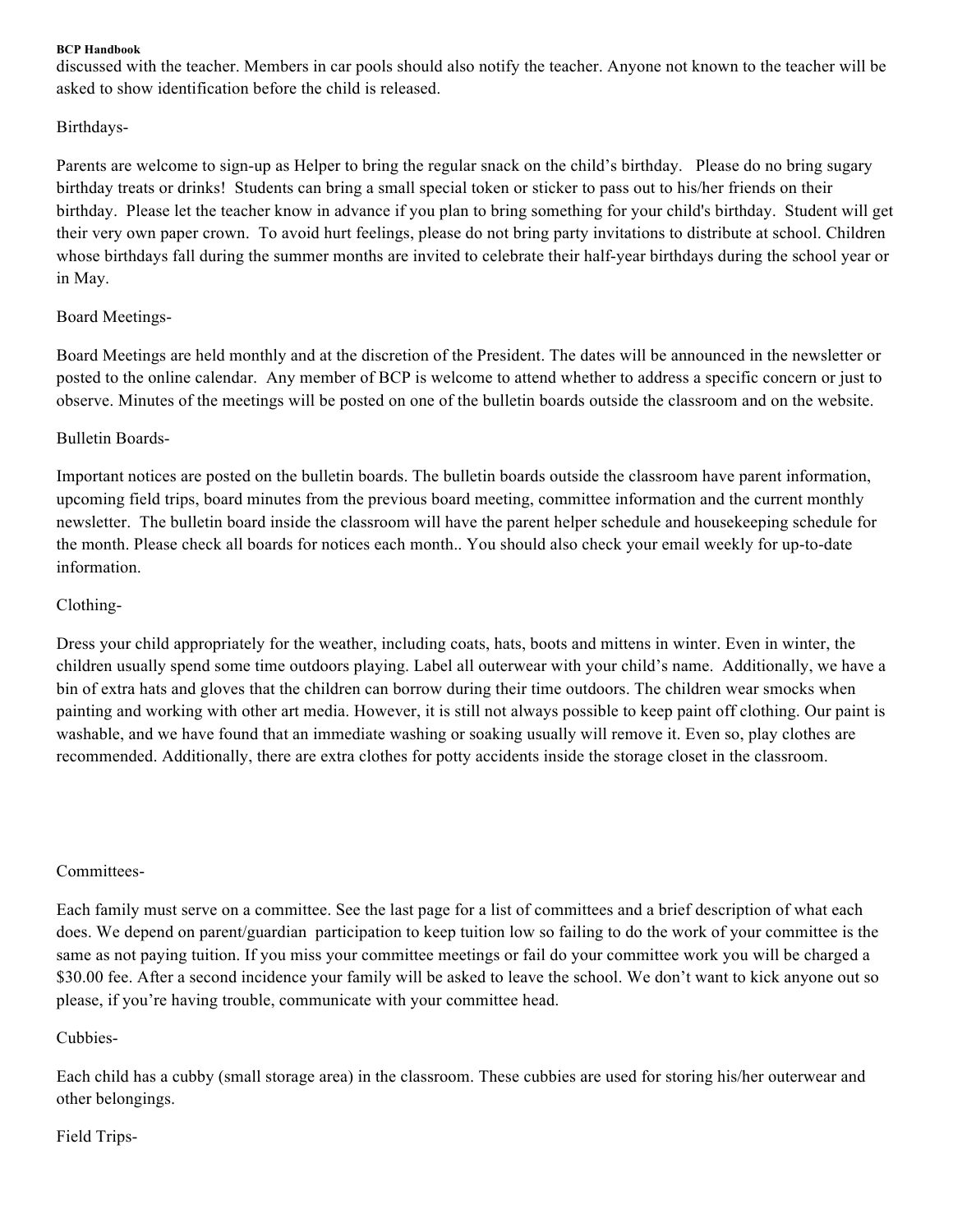Field trips will be announced in advance. The teachers and the teacher support committee plan one field trip for the months of October, November, January, February, March, April and May. For the month of December instead of a field trip we do a holiday shopping event, where your child will be able to pick out an item for each family member for Christmas. The 3-4's class and the 4-5's class don't go on the same field trips each month. Parents are responsible for transporting their child to and from the field trip. We strongly recommend that parents are present for field trips. If you are unable to attend please make arrangements with another parent to be responsible for your little one during the field trip time. If there is a cost for the field trip the school will pay for the students, teachers and the helpers. All other costs for parents and siblings will not be covered. The helpers still bring snacks on field trip days. If a special need or circumstance arises talk to the teacher.

# File Folders-

Mail is received and distributed in file folders. When distributing mail, please write the name and class session of the address on each piece of mail (e.g. Joan Smith 3/4 AM). Be sure to check your child's file folder each time you pick your child up.

# Library-

Reading to preschool children is one of the best ways to inspire them to learn and explore. The preschool has an extensive library of children's fiction and non-fiction books, books on tape or CD, and a parent resource section. A complete list of indexed library materials is online in the member section of the website. You are welcome to check out books for your child during the school year. Checkout procedures are as follows:

Write your child's name and class (3/4AM, for example) on the library card in the inside back cover of the book. Place this card in the small wooden card checkout box on the middle bookshelf.

Books can be checked out for two weeks at a time. You will receive a reminder notice to return the book if you keep it longer than two weeks.

When you return books, simply place them in the returned books box on the top of the library bookshelf. Our preschool librarian will take care of returning cards and re-shelving the books.

Books on display are unavailable for checkout as the teachers are using them for their current lessons.

#### Newsletter-

Each month the school publishes a newsletter. In this you will find letters from the teachers and the president along with special announcements and other general information about the school. The newsletter will be posted on the bulletin board and on the website. If you do not have an email address, the newsletter will be copied and distributed in your child's file folder.

#### Parent Concerns-

Throughout the school year, you may have questions, comments, or concerns regarding your child or the preschool in general. If your concerns are with your child, the curriculum, or a classroom issue, we prefer that you speak first with your child's teacher. Please do not engage the teacher in discussion during class time but instead, arrange for a conference at another time. Bi-annually, you will have an opportunity to schedule conferences with the teacher to discuss the progress and development of your child in the classroom. If you feel you would like to consult with someone else, please speak with the Teacher Support Chairperson or President. If your concern is with the preschool in general, please refer to the "Frequently Asked Questions" section near the end of this book to see to whom to address your questions. Parents are always welcome at monthly Board Meetings, or if you'd prefer to write a note, you may leave it in the appropriate board member's file folder. Remember, this is your school; feel free to ask questions, make comments or suggestions and express concerns.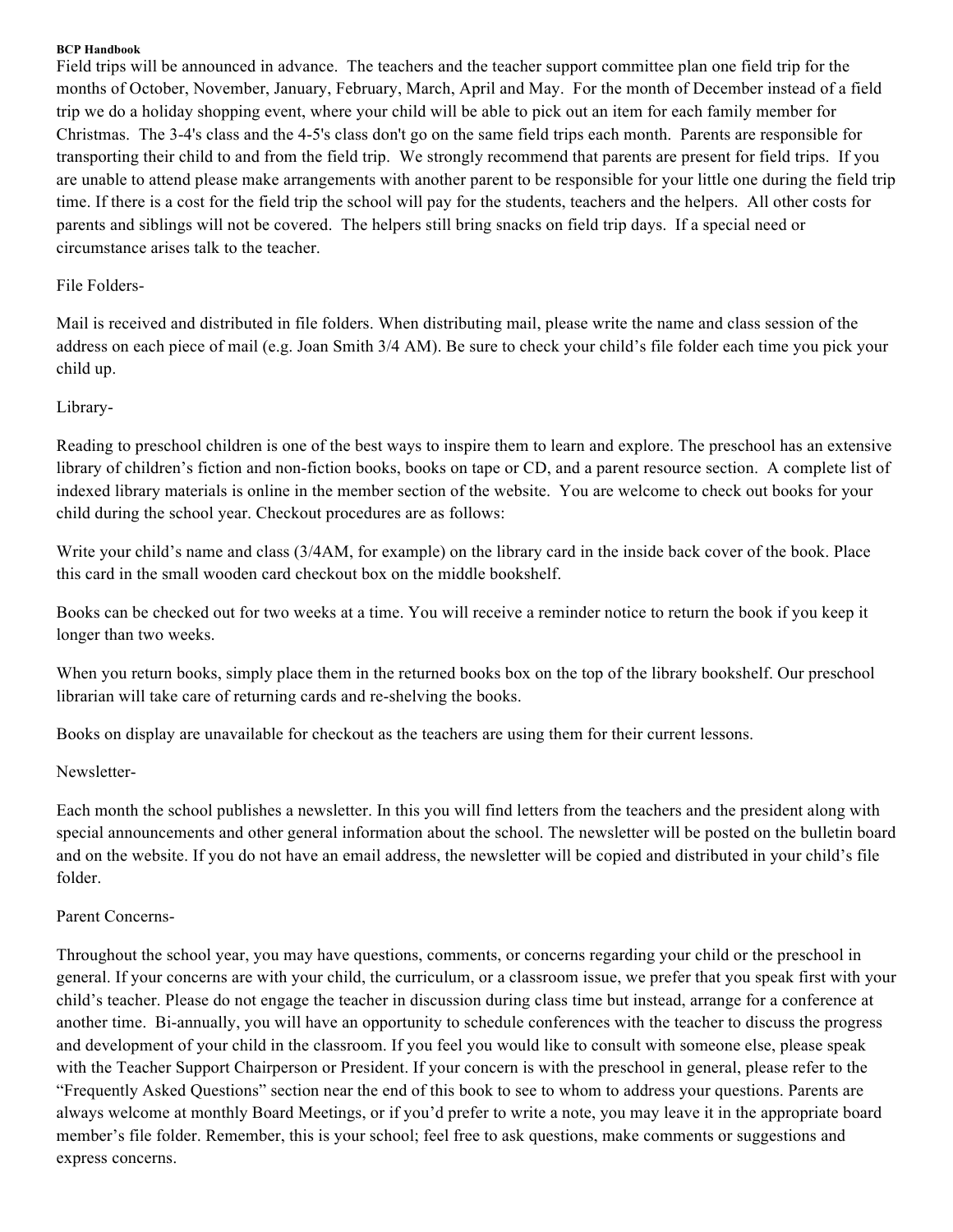**BCP Handbook** School Closures-

If Boise School District closes schools due to weather or an emergency, then BCP will also be closed that day.

Siblings-

DO NOT BRING SIBLINGS ON YOUR HELPER DAY! Please make other arrangements for siblings on your helper day. If, due to illness or other emergency, your plans for the student's sibling fail, it is your responsibility to find a replacement helper. Contact someone else in your class to trade with you, or as a last resort, use the emergency helper for your class (look on the committee list). It is a good idea to have more than one family member cleared with a background check for those that anticipate ongoing schedule conflicts.

Parents with newborn siblings are allowed to bring their baby on their helper day if they can be contained in a sling, backpack, car seat, etc. and are not yet mobile. Siblings beyond this baby stage may not accompany their parent since their mobility and vocal abilities prove to be too distracting for both the parent and the class.

# Visitors-

We welcome outside visitors to our school anytime; however, advance notice must be given to the teacher, and without a background check they can only stay for 30 minutes. Parents, to prevent overcrowding, if it is not your helper day and you would like to stay for class, please ask the teacher ahead of time.

# Money

# *Fundraising*

We have a fundraising committee that organizes our fundraising efforts and sets fundraising goals with the Board of Directors. It is every family's responsibility to participate in the fundraising, because it is fundraising (and parent participation) that keeps our tuition low and our quality of education high. In the past we have had a "win lunch with your teacher" fundraiser, silent auction, bicycle rodeo, t-shirt sales and other fun events that also raise funds for the preschool. We have fundraising events that coincide with our fall and spring mandatory membership meetings.

# *Tuition*

The cost of attending BCP for the year is \$360 for a 2s student, \$855 for a 3/4s and 3/4/5's student, \$1,170 for a 4/5s student and \$855 for a STEAM student. That amount is divided evenly throughout the nine-month school year for easy payment. You get a 5% discount when you pay in advance for the entire year by Orientation; otherwise, the monthly tuition is \$95 for the 3/4s class, \$130 for the 4/5s class, \$40 for the 2's class and \$95 for the STEAM class. Tuition is due by the 1st of every month. Payments received after the 5th will be assessed a \$20 late fee. Make checks payable to Boise Cooperative Preschool and include your child's name and class session on the check. Put your payment in the Treasurer's lock box in the storage room. DO NOT PAY WITH CASH! Do not put any other fees such as Scholastic book orders, or field trip money in the lock box; it is only for tuition and late fee payments.

#### *Registration*

There is a \$50.00 non-refundable, yearly registration fee per child for our  $\frac{3}{4}$ ,  $\frac{3}{4}$  and  $\frac{4}{5}$  classes. There is a \$20.00 nonrefundable, yearly registration fee per child for our parent child classes.

# *Background Check*

There is a \$20.00 non-refundable, yearly background-check fee for each family member who will serve as a helper in the classroom. Multiple background checks may be made for an additional fee.

#### *Fees*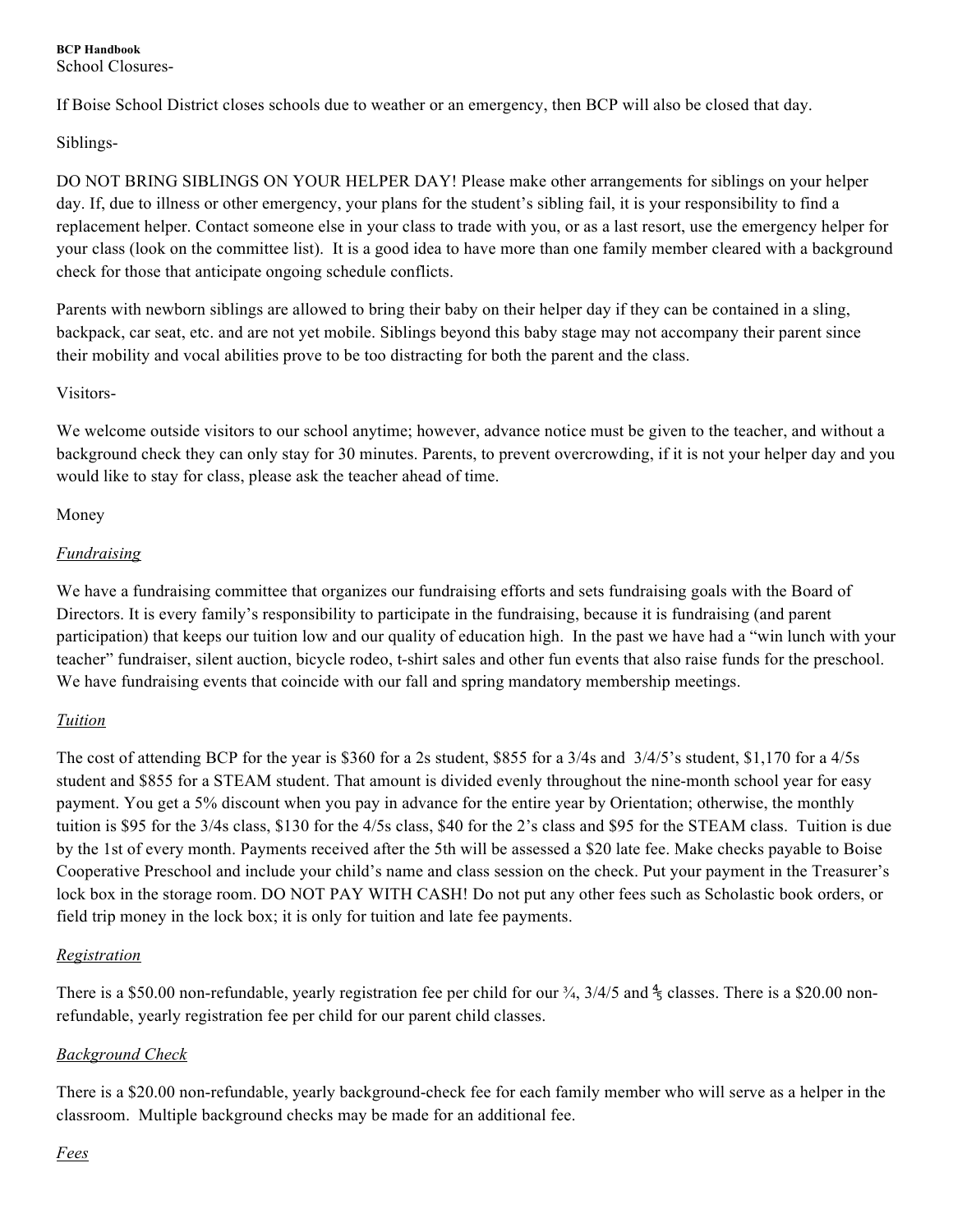If you're late, no matter what the reason, you must pay the late fees (funds will be used for general school expenses). We have an on your honor system of self-regulated fines. Fill out the slip and drop it in the box. The treasurer will place a late slip into your child's folder. Please put your late fee payment in the Treasurer's lock box in the storage room as soon as possible. It's due when you receive the invoice. If you need to make tuition arrangements in advance for special circumstances, please do so with the Treasurer. Fines are imposed for the following:

Tuition paid after the 5th of the month: \$20.00

Bounced check \$20.00 (in addition to the late fee above)

Not arriving 15 minutes early on your helper day: \$15.00

More than 5 minutes late picking up your child: \$15.00

Missing your scheduled housekeeping day: \$30.00 (plus a rescheduled housekeeping day)

Missing mandatory membership meeting (unless prior notice is given to the president): \$15.00

Not turning in the mandatory school and teacher evaluations: \$15.00

Using the emergency helper \$20.00

Not performing your duties on your committee, including committee meetings \$30.00

We would rather have everyone work together to make less work for us all, than use our fines as a source of revenue. Whenever a parent fails in his/her duties, it results in an additional burden on the others who support the school and our children.

#### *Bounced Checks, Missed Tuition*

If you bounce a check, the fee is \$20.00 as noted above, in addition to the late tuition fee of \$20.00 if it makes your tuition come in after the 5th of the month. If you bounce a second check, the same fees apply, and you are then required to pay by money order for the rest of the school year. If you are 30 days behind in payment, our Treasurer will be in contact with you in regards to your account.

#### *Security and Health*

•The front door of the building is locked at all times for the safety of our children and the church staff. If you are waiting in the hall for class to begin, please open the door for parents or staff you recognize. If an unfamiliar person comes to the door, please do not admit him/her. Let the church staff or the teacher take care of it.

•Please pick your child up around the back of the church, as we will be exiting from the playground. Only the family member who dropped off the child is permitted to pick him/her up unless prior notice has been given to the teacher.

•Official BCP Name Badges must be worn while acting as helper. This alerts any inspectors that the volunteer working has passed the mandatory background check required to work with children. This background check is done once a year and checks for criminal records going back 3 years. The criteria are set by City of Boise licensing. (The teachers go through an even more stringent licensing procedure.)

•Disposable gloves are to be worn while handling food during snack time. Please remind other helpers of this practice as well. They are in a rack by the sink.

•Bathroom policy- our bathroom facilities are down the hall from the classroom. The teacher and helpers give the children one bathroom break as a class where they have an opportunity to use the bathroom and wash their hands before snack time. If a child has to go at another time, he/she will be escorted by the teacher or a helper. Please double check that toilets are flushed and hands are washed!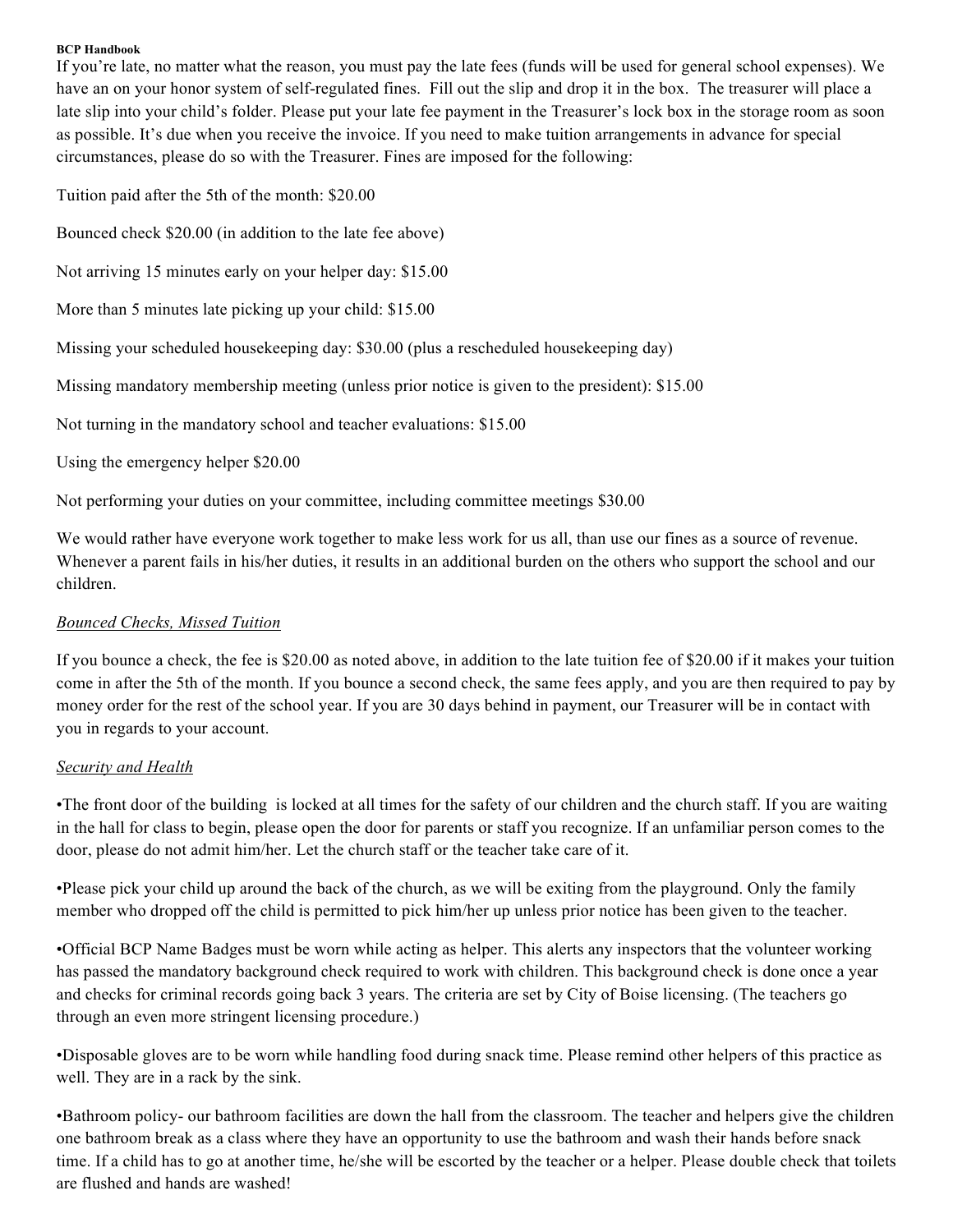•We provide the children the opportunity to serve their own water using small serving-sized pitchers and plastic cups. Proper cleaning procedures, required by the Central District Health Department, must be followed when washing any dishes that we use for snack. Washing instructions are posted above the sink. Proper cleaning procedures must also be exercised when cleaning any food surfaces. A bleach and water solution must be used when wiping down the tables we use for snack or any counter tops. The bleach/water solution is an ideal cleaning agent that evaporates very quickly and leaves behind no chemical residue.

•Illness policy – Please tell the teacher when your child is ill. You may call or text the teacher prior to school on her cell phone and leave a message. Please use good judgment and the following guidelines will be used in determining when to send a sick child home:

*Fever*- A child with a temperature of 100 degrees Fahrenheit or higher will be sent home. Usually fever is a sign that the body is fighting off a an infection or a contagious disease. Fever is defined as an elevation of 1.5 degrees above the normal temperature of 98.6 degrees Fahrenheit (by mouth). A child should be fever-free for 24 hours before returning to preschool.

*Diarrhea*-A child will be sent home if there is more than one instance of loose, watery stools.

*Vomiting*-If a child vomits, the child will be sent home.

*Influenza*-A child with a fever, persistent coughing, congestion, chills or muscle aches in any combination will be sent home.

*Sore Throat*-A child with a sore throat who has not seen a doctor, will be sent home.

*Rashes*-A child with an unidentified rash that is spreading and/or getting worse over time will be sent home.

In all of these cases, the Boise Cooperative Preschool recommends that a physician be consulted. If your child is ill or possibly ill, please be thoughtful of other parents and children and keep him/her home until he/she is well.

Lice policy- BCP has a "NIT-FREE" policy; students will have to be kept at home until initial treatment has been completed.

Immunization Code- Idaho Code, Chapter 11, Section 39-1118: 39-1118. IMMUNIZATION REQUIRED. (1) Within fourteen (14) days of a child's initial attendance at any licensed day care facility, the parent or guardian shall provide a statement to the operator of the day care facility, regarding the child's immunity to certain childhood diseases. This statement shall provide a certificate signed by a physician or a representative of a health district, that the child has received, or is in the process of receiving immunizations as specified by the Board of Health and Welfare; or can effectively demonstrate, through verification in a form approved by the

Department of Health and Welfare, immunity gained through prior contraction of the disease. Immunizations required and the manner and frequency of their administration shall be as prescribed by the State Board of Health and Welfare and shall conform to recognized standard medical practices in the state. The State Board of Health and Welfare shall promulgate appropriate rules and regulation for the enforcement of the required immunization program and specify reporting requirements of the day care center, pursuant to the provision of Chapter 52, Title 67, Idaho code. (2) Any minor child whose parent or guardian has submitted to officials of a licensed day care facility a certificate signed by a physician licensed by the State Board of Medicine stating the physical condition of the child is such that all or any of the required immunizations would endanger the life or health of the child shall be exempt from provision of this section. Any minor child whose parent or guardian has submitted a signed statement to officials of the day care facility stating their objections on religious or other grounds shall be exempt from the provisions of this section.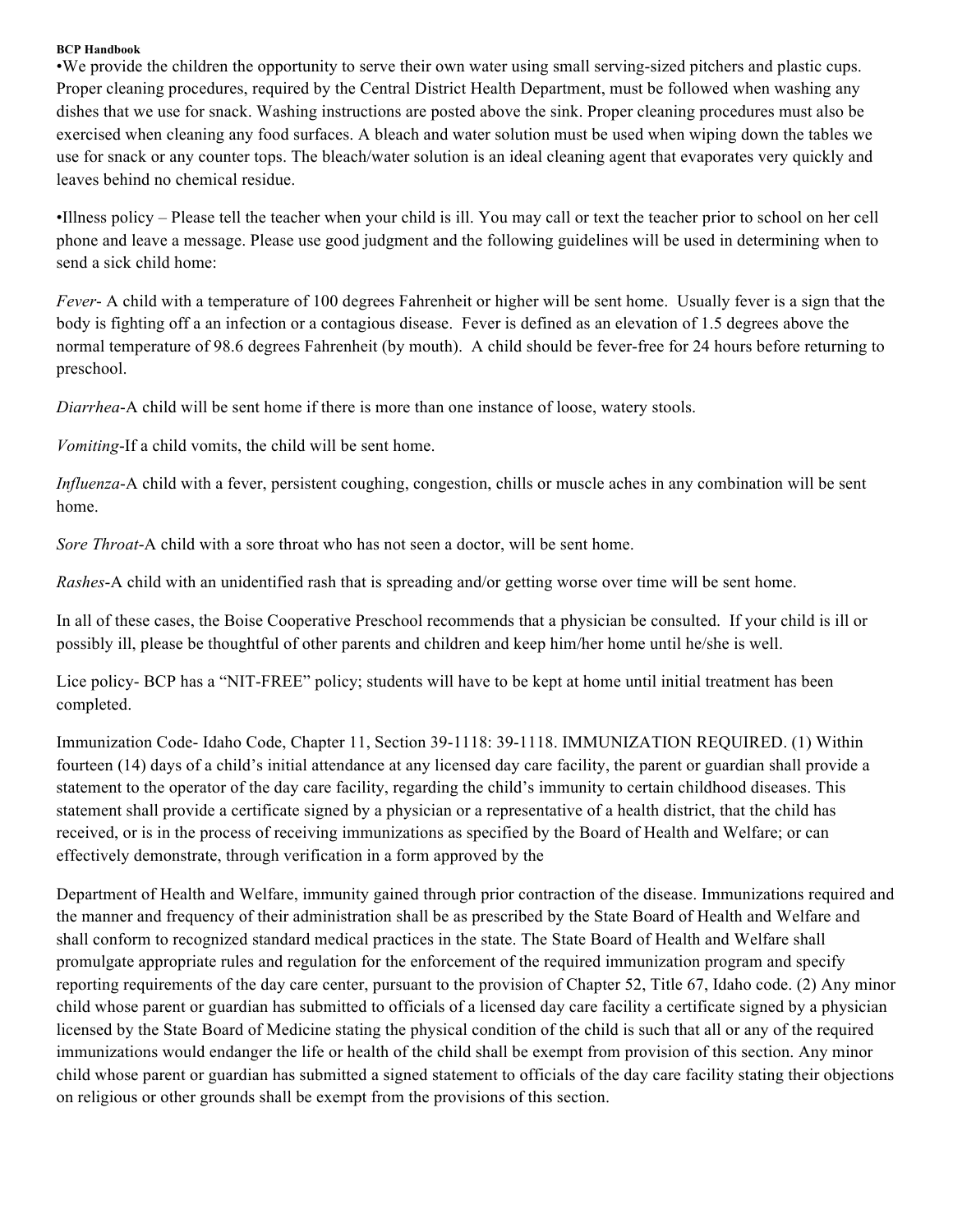Immunization Policy- All facilities are required to have immunization records for the following preventable diseases: Diphtheria, Tetanus, Pertussis, Measles, Mumps, Rubella, Polio, Haemophilus influenza type b (HIB) and Hepatitis B.

Boise Cooperative Preschool allows for an immunization exemption to be filled out and put on file with the Vice President/Registrar. In the event of a reported case of one of the nine above mentioned diseases, children with exemptions will be excluded from the classroom for the duration of the outbreak.

•The first aid kit is in the cabinet above the sink.

•We are a tenant of the Trinity Fellowship Church. The church serves many organizations during the day and evenings and we need to be respectful of these groups. Please report any items that might be missing or need to be repaired to the teacher. If you attend any functions for BCP in the evenings or during the weekend, please be sure that all the doors are locked when you leave the building.

The Structure of Our Classes

# *Free Play*

Free play is an integral part of preschool education. The foundation of preschool learning is providing an abundance of suitable materials and leaving children free to use them with a minimum of guidance from adults. Adult guidance during free play should occur only for the following reasons:

To help children do a little more effectively what they themselves have started (such as managing paintbrushes).

To restore harmony within groups.

To preserve each child's own health and safety and those of other children.

To protect the rights and safety of other children.

To prevent destruction.

To enforce limits.

#### *Circle Time*

Circle time helps children to see themselves as both individuals and members of a group. The children feel a sense of belonging, develop self-confidence, and learn to function successfully in a group of peers. Circle time gives the child an opportunity to experience storytelling, finger plays, dramatic play, group games, music, and rhythmic movements. The structure of circle time helps children learn listening skills and the joy of expression \*and language. In circle time, children learn to compromise, take turns, share, and cooperate. They learn to respect each other, and to be respected in turn.

# *Center Time*

Center time a time dedicated for children to work in groups, as well as individually. The teacher has designated and set up 4 different activities ranging from science and math to art and writing around the classroom. Teachers and classroom helpers will lead each center. Each center lasts from 3 minutes in our <sup>3</sup>/4 classes and 8 minutes in our  $\frac{4}{5}$  classes. Students will rotate through each center. Centers are an integral part of the classroom, as well as, for children who will enter Kindergarten.

#### *Free Play*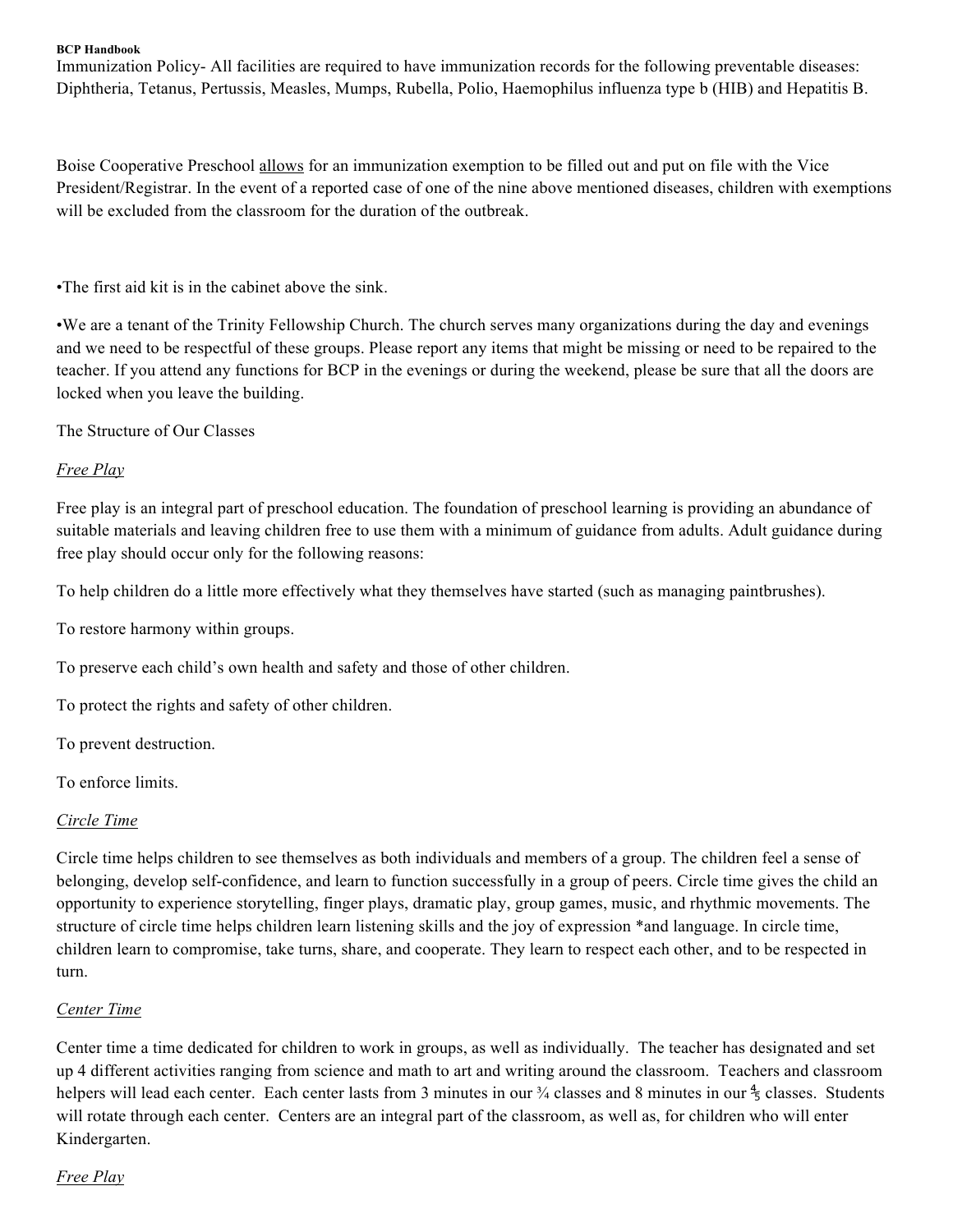Free play is an integral part of preschool education. The foundation of preschool learning is providing an abundance of suitable materials and leaving children free to use them with a minimum of guidance from adults. Adult guidance during free play should occur only for the following reasons:

To help children do a little more effectively what they themselves have started (such as managing paintbrushes).

To restore harmony within groups.

To preserve each child's own health and safety and those of other children.

To protect the rights and safety of other children.

To prevent destruction.

To enforce limits.

#### *Snack Time*

Snacks consists of a solid food, provided by helper #1, that should be nutritious and ready to serve (avoid sugary snacks). Snack portions should be kept small and two items are encouraged to be brought for snack. We are not trying to fill their tummies, only hold them over for class time. We have a refrigerator for storing food items. Please check the list on the cabinet above the sink for any food allergies in your child's class and bring appropriate snacks.

\*Every Wednesday (4/5's class) or every  $1<sup>st</sup>$  Thursday (3/4's and 3/4/5's class) students will make a snack in the classroom. In this instance, both Helper #1 and Helper #2 will be assigned ingredients to bring.

#### *Snack Ideas*

Whole Grains-Popcorn, Crackers, Rice Cakes, Pretzels, Muffins

Protein-Cheese, Yogurt, Cottage Cheese, Hummus

Fruits-Apples, Bananas, Grapes, Oranges, Clementines, Watermelon, Strawberries, Mangos, Fruit Leather

Vegetables-Carrots, Celery, Bell Peppers, Cucumbers, Snap Peas, Grape Tomatoes

#### *Outdoor Time*

We try to play outdoors for at least 15 minutes each school day. If the weather is too cold, rainy, or snowy, the teacher may choose to remain indoors to finish up the school day. Outdoor time gives the children an opportunity to participate in more boisterous, physical play where they can let their spirits soar. We have a wonderful climbing structure that brings out the children's imaginations and develops strength and coordination. We have a large sandbox with a variety of toys. We have a huge grass area in which to run, play ball, and do group activities. Finally, we have several tricycles to develop strength and gross motor skills. In inclement weather, some toys are brought to the Harvest Hall, and the children are allowed to have more boisterous play there.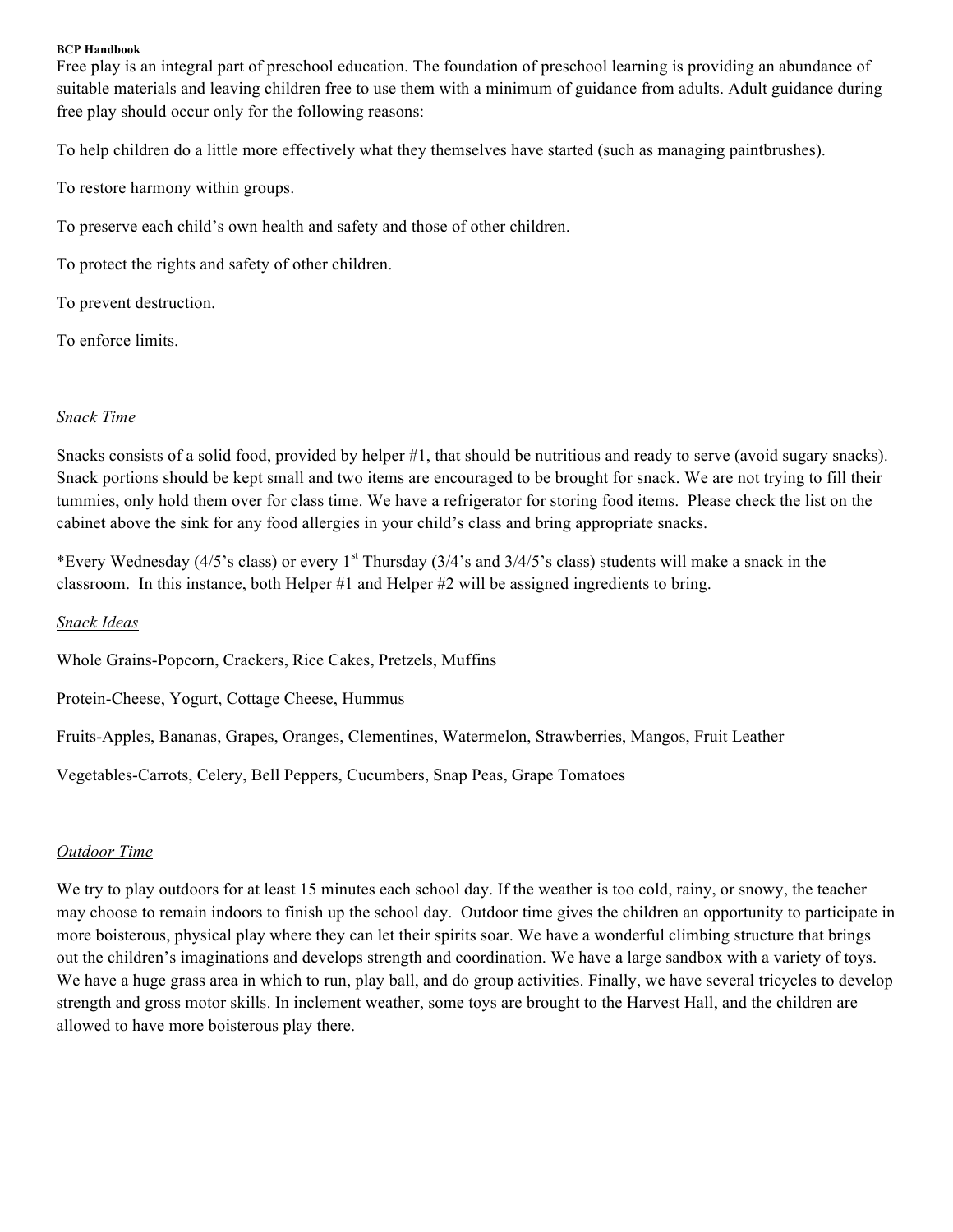#### **BCP Handbook** *Helper Responsibilities and Guidelines*

Helpers assist the teacher with the day's activities. It is vital to the teachers that they have reliable, dependable helpers.

Our preschool secretary also acts as our class scheduler and will send out an e-mail with a link to sign up as a helper in your child's classroom. Parents of our  $\frac{3}{4}$  and  $\frac{3}{4}$  students will need to sign up for at least one day per month, but there may be instances you will need to sign up for an additional day. Parents of our  $\frac{4}{5}$  students will need to sign for at least two days per month. If all class days are not filled in, our class scheduler will send out an e-mail for parents to fill in those available spots. If they go unfilled, our class scheduler will assign those spots. The current month's schedule is always posted on the bulletin board inside the classroom. Please check to see if you have been assigned any additional days.

If you are unable to help on your scheduled day, it is your responsibility to make arrangements with another parent to take your place. You may trade days or make other voluntary arrangements. If, due to an emergency, you or the teacher must ask a member of the Emergency Helper committee to take your place, you will owe that helper \$20. We ask that you pay the treasurer, and she will pay the helper. You may contact the class scheduler in advance if you have specific days or dates that you are not available.

DO NOT BRING SIBLINGS ON YOUR HELPER DAY. If your childcare arrangements fall through, either arrange a trade with another parent or utilize the emergency helper (\$20 fee due). You could, also, arrange an ongoing trade with other parents in your child's class to watch younger children on your helper days. You can use your class email list to communicate with the parents in your class.

# *Helper Arrival Time*

It is essential that helpers arrive at least 15 minutes before class begins. Arriving 15 minutes early allows time for the teacher to explain the purpose and goals of the day's project, to instruct the helpers in any last-minute preparations, and to set up other activities. The teacher is then free to warmly greet the children when they arrive. A helper who does not arrive at least 15 minutes before class will be assessed a \$15 late fee.

# *Helper Departure Time*

Helpers should be prepared to stay approximately 10 minutes after class ends. This extra time is necessary to be sure that all the children are picked up safely and that the classroom is clean for the next class.

# *Interacting with Children at Preschool*

The following guidelines will help you work most effectively with the children. Please read them carefully. We recommend you review these guidelines before each helper day. Defer to your classroom teacher with any questions.

# *In General*

•On your helper day, you should show your own child he/she is someone special to you, and this is a time to share with him or her. You are also the teacher's assistant and must balance your helper responsibilities with the needs of other children.

•Do not leave the children unattended at any time.

•No one helper is to be left alone, with a child, at any time.

•If a child needs to use the restroom during class time the teacher shall escort that child to the restroom, leaving the remaining helpers in the classroom. In the event the teacher cannot take a child to the restroom, (i.e. during circle time, etc.) the helper may take the child to the restroom and also bring a "buddy" (another child).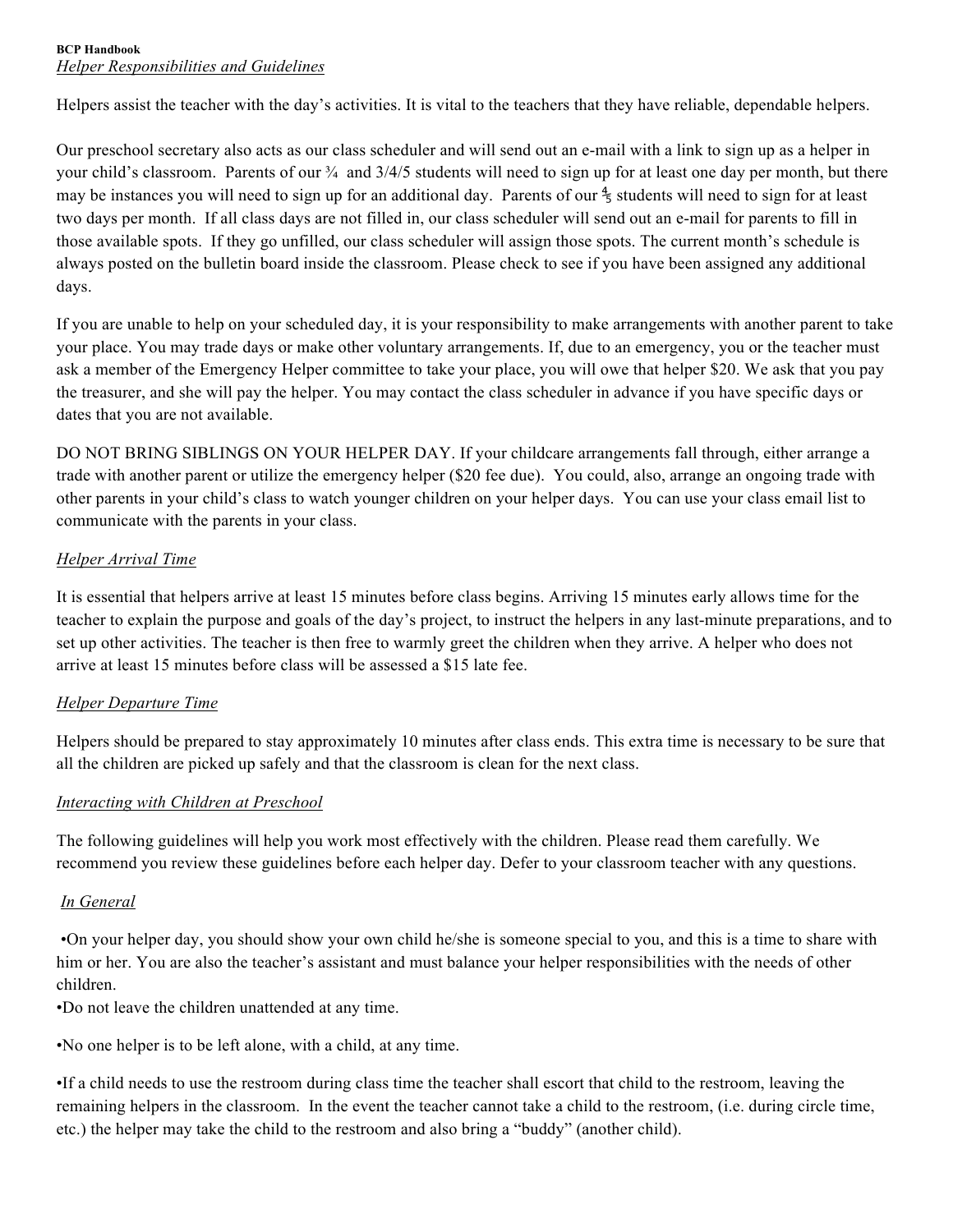•Health and safety are of major importance. See dangerous situations before they occur and prevent them. Show children safe ways of playing

•Be warm and friendly with all the children. Tell them your name and whose parent you are

•Reward their efforts by giving praise when you see desirable behavior. Example: "When Jenny grabbed your doll, you used your words to tell her you were mad, instead of hitting her. You did a good job."

•Allow the children to direct their own play. Free play means self-choice, not adult direction.

•Give the children the minimum help so they have the maximum chance to gain independence.

•Children are sometimes slow in making up their minds. Don't rush them into things. They may need time to watch or to shift from one activity to another.

•Treat toilet accidents in a matter-of-fact way with no reference to the accident. Put the wet clothes in a plastic bag in the child's cubby, and dress the child in dry clothes. Extra clothing is in the storage closet.

•Direct block building to an area where it does not interfere with traffic. Instruct children to carry blocks in front of them and not over their heads. Block construction should be no taller than chest high of the children playing.

•Read to the children whenever there's interest. Books are precious to us, and should be treated with respect.

•You are responsible for the children in your area when you are a helper. If you observe behaviors that are desirable, such as a child using words to solve a dispute, encourage that behavior. You might say, "Eric, you used words just now to solve your problems." If you observe behaviors that are undesirable, take appropriate action following the guidelines below. If you are in doubt or are having difficulty, enlist the help of the teacher.

#### *When Limits Are Necessary*

•Limits should be clearly defined and consistently maintained. The adult in charge should foresee and avoid problems.

•Go to the child and speak to him/her. Talk to the children at their eye level. Do not shout from across the room.

•Your voice is a teaching tool. Use only words and a tone of voice that will help the child feel confident and reassured, not guilty, afraid, or ashamed. A voice that is quiet, positive, and firm will show the child that you know your instructions will be carried out.

•Make suggestions, redirections, and corrections in a positive way. A child who misbehaves should get the message that his/her behavior is not acceptable, not that he/she is bad. Example: "Play dough is used at the table. If you want to use the play dough, you will need to stay at the table." or "Remember, hands are for helping, not hurting. You may not hit Brenda. Let's find another way to tell Brenda how you feel."

•Show the child what to do rather than admonishing him/her for what he/she has done. Instead of saying, "Don't throw blocks!" you might say, "Blocks are for building."

•Do not compare one child to another.

•If your child misbehaves (and he/she may when you are there) let the teacher help handle the situation. Ask for assistance before you or your child become frustrated. Just say to your child, "Let's ask Mrs. Russell to help us with this problem." You'll be amazed at how easy it is!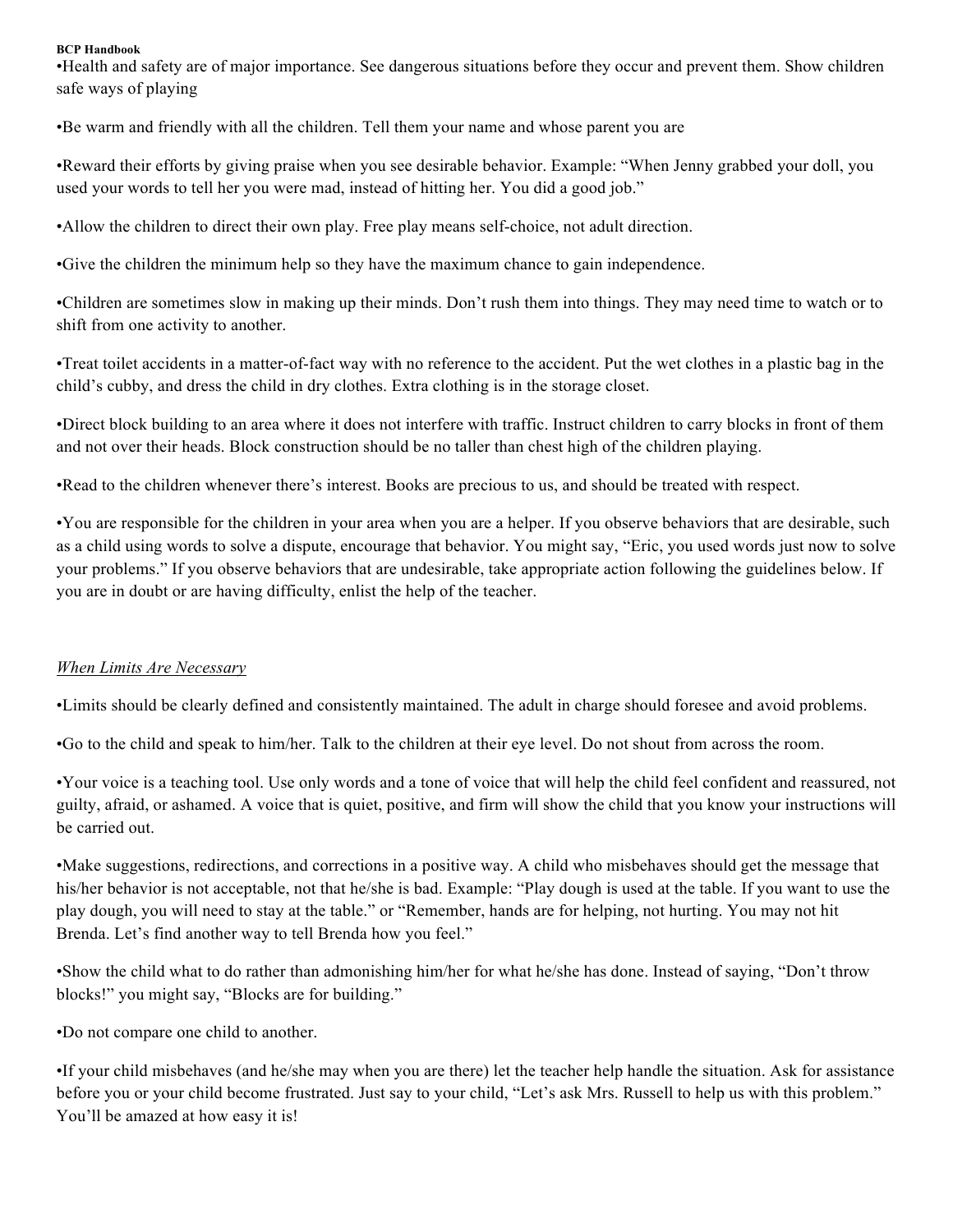#### **BCP Handbook** *Disputes between children*

•Intervene only when they seem unable to resolve their difficulties in a satisfactory manner by themselves. Suggest possible choices. Help kids recognize that when they are having a problem, they can help solve it. Example: "I see Chad and Nicky are having a problem. Both kids want the same toy. How can we solve this problem?"

•Validate feelings. Example: " I see that you're really angry at Nicky, but you may not hit him. You may use your words in a big voice to say 'I feel MAD!'"

•Redirect children to another activity if disputes cannot be resolved. Teachers will address certain rules and conflict resolution skills being practiced at age- appropriate levels through the I-CARE rules and will help helpers use these techniques in the classroom.

# *Outdoors*

•We try to play outdoors for at least 15 minutes each school day. If the weather is too cold, rainy, or snowy, the teacher may choose to remain indoors to finish up the school day. Outdoor time gives the children an opportunity to participate in more boisterous, physical play where they can let their spirits soar.

- •Remind children to use both hands when climbing.
- •Keep traffic going one way on ladders, slides, and planks.
- •Put aside personal playthings for safekeeping.
- •Do not allow bark to be thrown. Sand is to be kept in the sandbox.

•Enforce the "no bumping" rule when riding tricycles. The rule is: Stop before you bump into someone or something (doors, trees, etc.).

•Tricycles are to be ridden on the sidewalk and only with helmets.

•Anything with wheels (i.e. wagon, bikes, scooters) may only be ridden while wearing a helmet.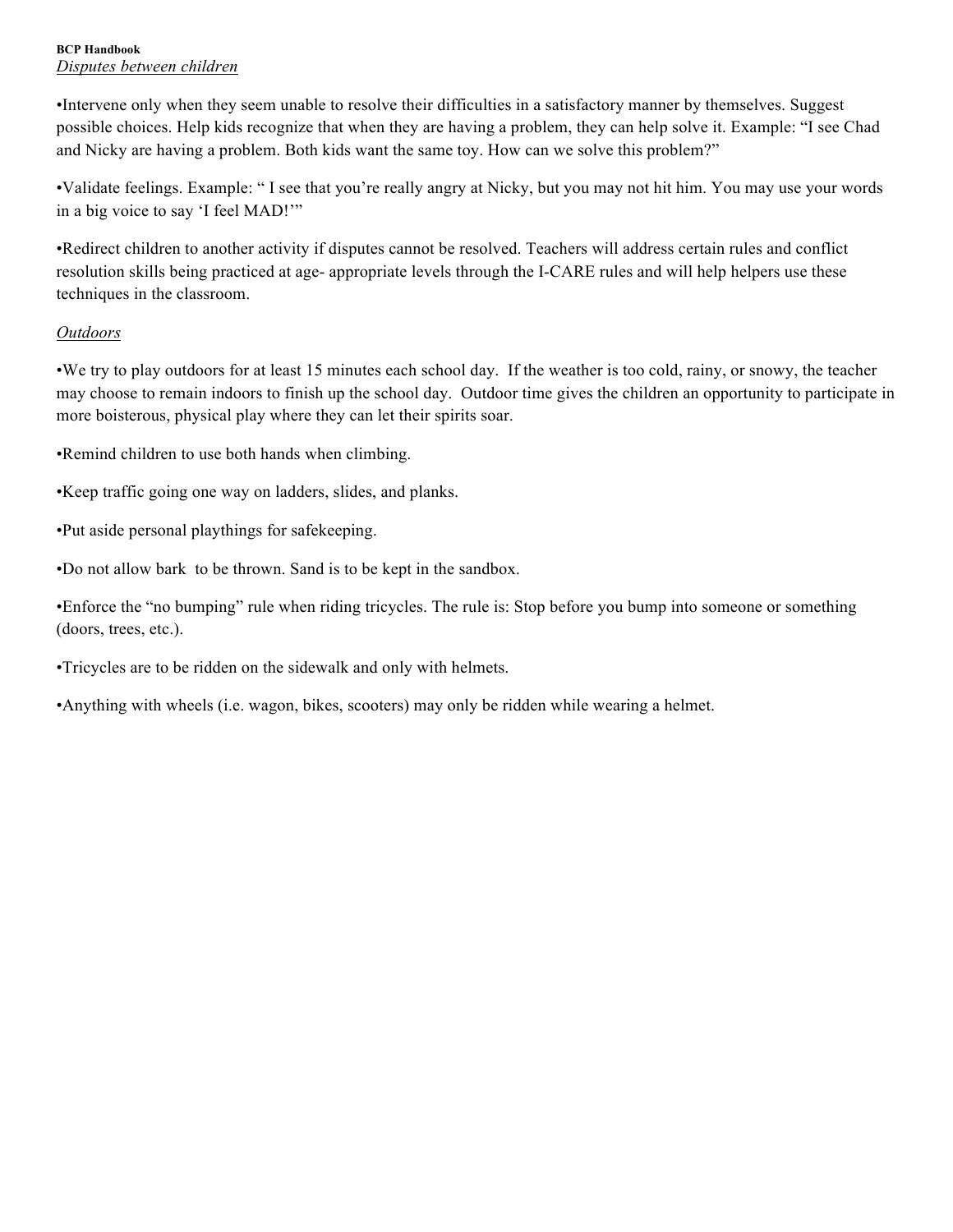# **Helper #1 Duties**

#### *Fifteen Minutes Before Class*

Find and wear your name badge.

Place the snack in the refrigerator (if necessary).

AM Helper: Sweep and mop the snack room floor before 9:00

PM Helper: Refill the paint containers and check drying racks for art to file.

#### *Circle Time*

Sit with the children while the teacher leads circle and explains the day's projects.

Listen for instructions at the center you will be helping with.

#### *Centers*

Each of the four groups will spend 5 minutes at each center and rotate when the bell rings, meeting on the circle rug after the last rotation.

Clean up your center. Wash any painting tools or cooking dishes and utensils.

#### *Work Time*

Monitor free choice areas: each area has a maximum number of children posted.

Check for the child's name on any artwork they make (help write name if needed)

Keep paint and sensory table areas tidy: wipe paint drips and sweep table spills.

Be flexible and float with the children. Help them find the words to ask for a turn with a toy or at a play area, and suggest alternatives if an area is full or another child is not done with a toy yet.

Help organize the blocks and dramatic play area during clean-up.

*Snack Set Up* \*use disposable gloves when handling food

When the next circle time begins, after clean-up, both helpers will set up snack.

Sanitize the tables with the bleach water in the spray bottle above the sink.

Set out cups and water pitchers. Serve snack in bowls or baskets, leaving plates and cups empty so children can practice serving themselves and passing.

Leave a spot at each table for one adult to sit and supervise/encourage manners.

Fill the left side of the sink with warm soapy water and set the bucket from under the sink in the right, then fill with bleach water (use one tablespoon of bleach).

#### *Bathrooms*

Accompany the teachers and children down to the bathrooms and assist with with the boys or girls. Make sure everyone washes their hands.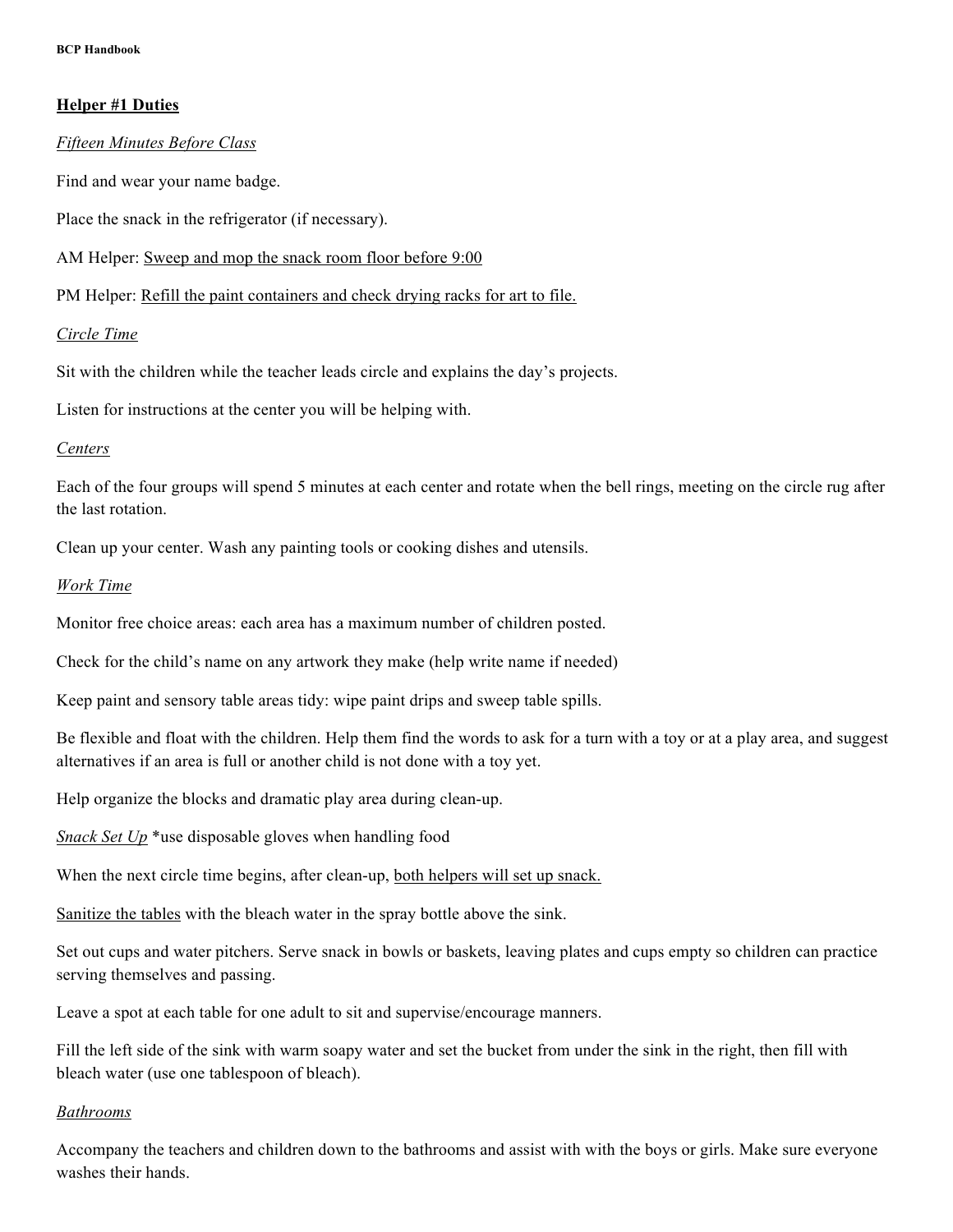Bring cleaning wipes to disinfect sinks and toilets after the children are finished.

#### *Final Clean-Up: Helper #1*

Wash the dishes: wash, rinse, sanitize, dry. Wipe down the sink and countertop.

Easel: Clean up paint drips on easel, trays, and floor. Replace paper liners.

PM Helper- replace lids on paints and wash paint brushes.

Trash: take all classroom trash out to the dumpster and replace bags. Take bathroom trash if at least half full. Restock paper towels in bathrooms as needed.

Make sure the classroom and snack room are clean and tidy.

Join the teachers outside on the playground, return your name badge, and help pick up sand toys and/or close the sandbox before leaving.

#### **Helper #2 Duties**

#### *Fifteen Minutes Before Class*

Find and wear your name badge.

AM Helper: Open the sand box, set out 3 big tricycles and helmets, teeter totter, and one other item of your choice from the shed (balls, chalk, pop up tube, etc.)

PM Helper: Place cubby tags and name tags in each cubby. Sanitize all tables.

Receive instructions from the teacher to help prepare any other project.

#### *Circle Time*

Sit with the children while the teacher leads circle and explains the day's projects.

Listen for instructions at the center you will be helping with.

#### *Centers*

Each of the four groups will spend 5 minutes at each center and rotate when the bell rings, meeting on the circle rug after the last rotation.

Clean up your center. Wash any painting tools or cooking dishes and utensils.

#### *Work Time*

Monitor free choice areas: each area has a maximum number of children posted.

Check for the child's name on any artwork they make (help write name if needed)

Keep paint and sensory table areas tidy: wipe paint drips and sweep table spills.

Be flexible and float with the children. Help them find the words to ask for a turn with a toy or at a play area, and suggest alternatives if an area is full or another child is not done with a toy yet.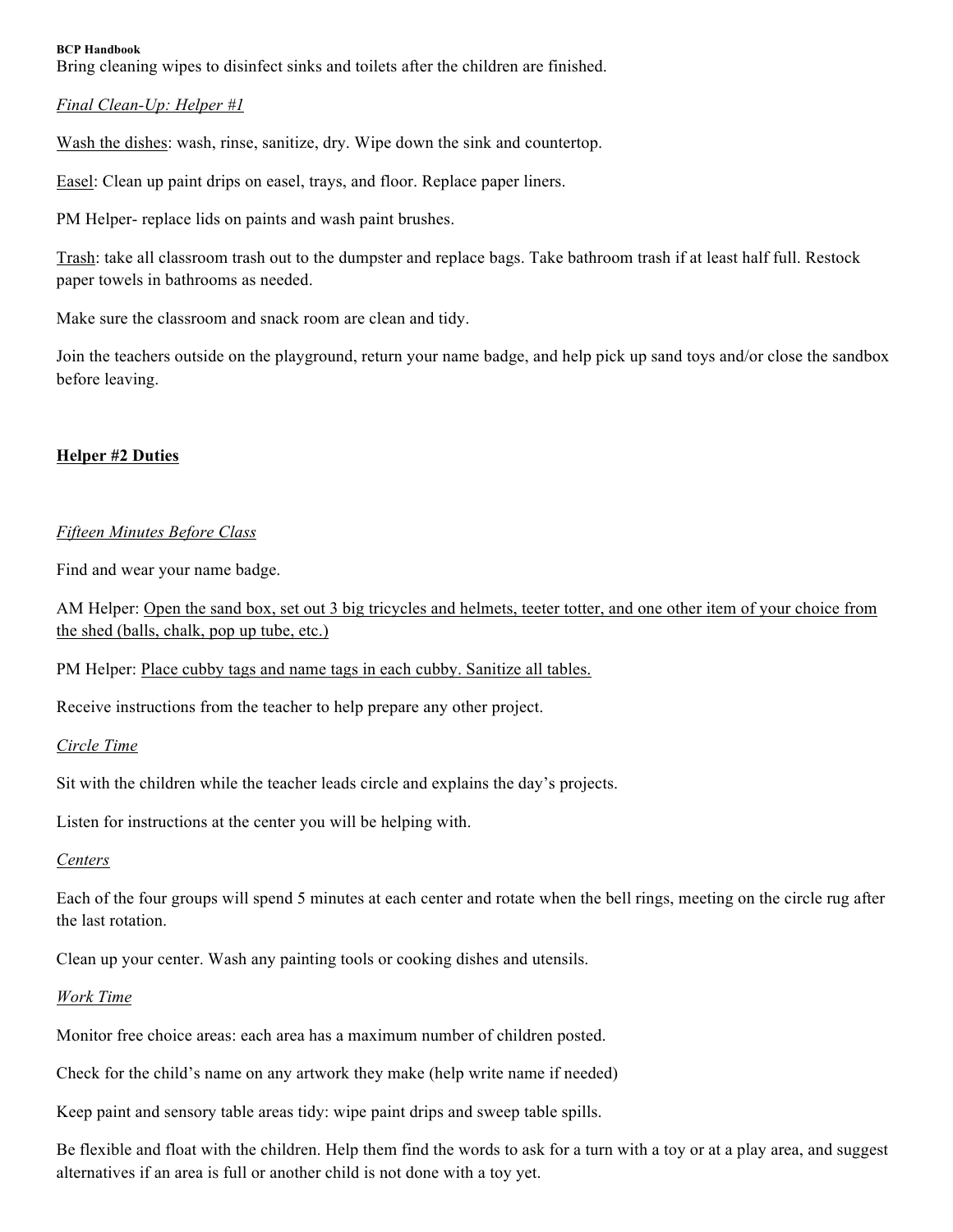Help organize the blocks and dramatic play area during clean-up.

*Snack Set Up* \*use disposable gloves when handling food

When the next circle time begins, after clean-up, both helpers will set up snack.

Sanitize the tables with the bleach water in the spray bottle above the sink.

Set out cups and water pitchers. Serve snack in bowls or baskets, leaving plates and cups empty so children can practice serving themselves and passing.

Leave a spot at each table for one adult to sit and supervise/encourage manners.

Grab the wipes to take down to the bathroom and share with Helper #1

#### *Bathrooms*

Accompany the teachers and children down to the bathrooms and assist with with the boys or girls. Make sure everyone washes their hands.

Bring cleaning wipes to disinfect sinks and toilets after the children are finished.

#### *Final Clean-Up: Helper #2*

Tabletops: Wipe down with a rag and bleach water solution in the spray bottle.

Snack room floor: Sweep the room and wipe or mop up any spills or sticky spots.

Vacuum carpeted areas: Vacuum the classroom including under the tables, the hallway, and the rugs at back door. If the vacuum has any issues, please tape a note to it for the maintenance committee.

Make sure the classroom and snack room are clean and tidy.

Join the teachers outside on the playground, return your name badge, and help pick up sand toys and/or close the sandbox before leaving.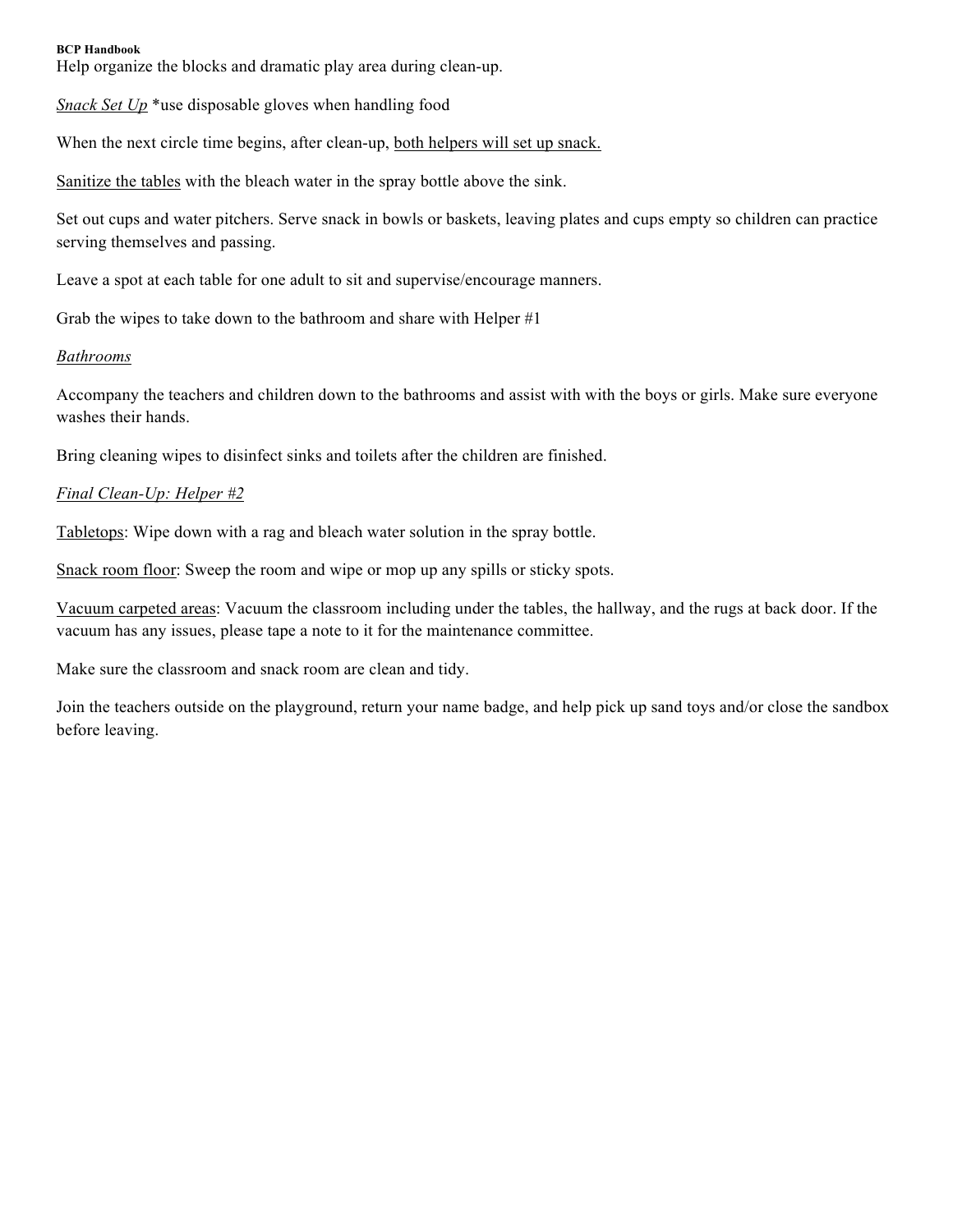# Discipline Policy

# *Boise Cooperative Preschool Discipline Philosophy*

One of the fundamental goals of a developmental preschool is to provide a safe and consistent learning environment for children to develop confidence in their skills of group dynamics and conflict resolution. Discipline in such an environment is a combination of guidance and positive reinforcement of desirable behavior as well as limitation of inappropriate behavior.

As children experience group dynamics they learn what is acceptable or unacceptable behavior. Most unacceptable behavior stems out of a need for attention or from frustration by the lack of skills to express what one needs. Therefore, most unacceptable behavior can be resolved in the classroom. This is an ongoing process and, more often than not, lapses will occur, but with less frequency and more thought.

The Boise Cooperative Preschool has developed a discipline policy that is mindful of children's varying stages of development and temperament while ensuring the right of each child to a safe learning environment. We have also purchased and are implementing a curriculum focusing specifically on such issues. The program is from The Peace Education Foundation, an international non-profit organization dedicated to teaching peace through education at age appropriate levels. The curriculum is called Peace Keeping Skills for Little Kids and includes art, music, role playing and activities which focus on the "whole child" embracing physical, social, emotional and intellectual growth and teach compassion, trust, fairness, cooperation and reverence for the human family. You will recognize it if you child talks about "I-Care Cat" or "Hands are for Helping, not Hurting".

The teacher guide is available for review and teachers will be updating helpers on concepts and strategies being taught throughout the year.

#### *Discipline for Routine Situations*

Children learn appropriate behavior from the examples set by parents and teachers. Therefore, when interacting with children at preschool, parents and teachers shall strive to demonstrate exemplary behavior. Please refer to the "Interacting with Children" section of this handbook for some specific examples.

Children respond to and learn from positive reinforcement. Therefore, desirable behavior will be encouraged and praised.

As discussed above in the "Discipline Philosophy," a reasonable amount of inappropriate behavior is expected from children as they develop skills to resolve conflict and adapt to a group environment. To help students resolve routine conflicts, teachers may use the following proactive methods:

Teachers/helpers may help students manage conflict by intervening and facilitating negotiation.

Teachers/helpers may redirect students to other activities.

Take a Break -Teachers/helpers may tell the child to "take a break" and think about what they could do differently that would work better or be more constructive. Tell the child that he/she may return to the group as soon as they are ready to try again. "Taking a break" can be an effective way to deal with much of the day-to-day correction a child may need. This method makes the student responsible for changing his behavior. By including the child in the process, the children take responsibility for changing their own behavior. Taking a break" is not the same as time out. One important aspect of taking a break is that the child helps determine the length of time spent taking a break.

Occasionally, students may not respond to these proactive methods. In these cases, helpers should defer to the teacher. Teachers may use the following methods: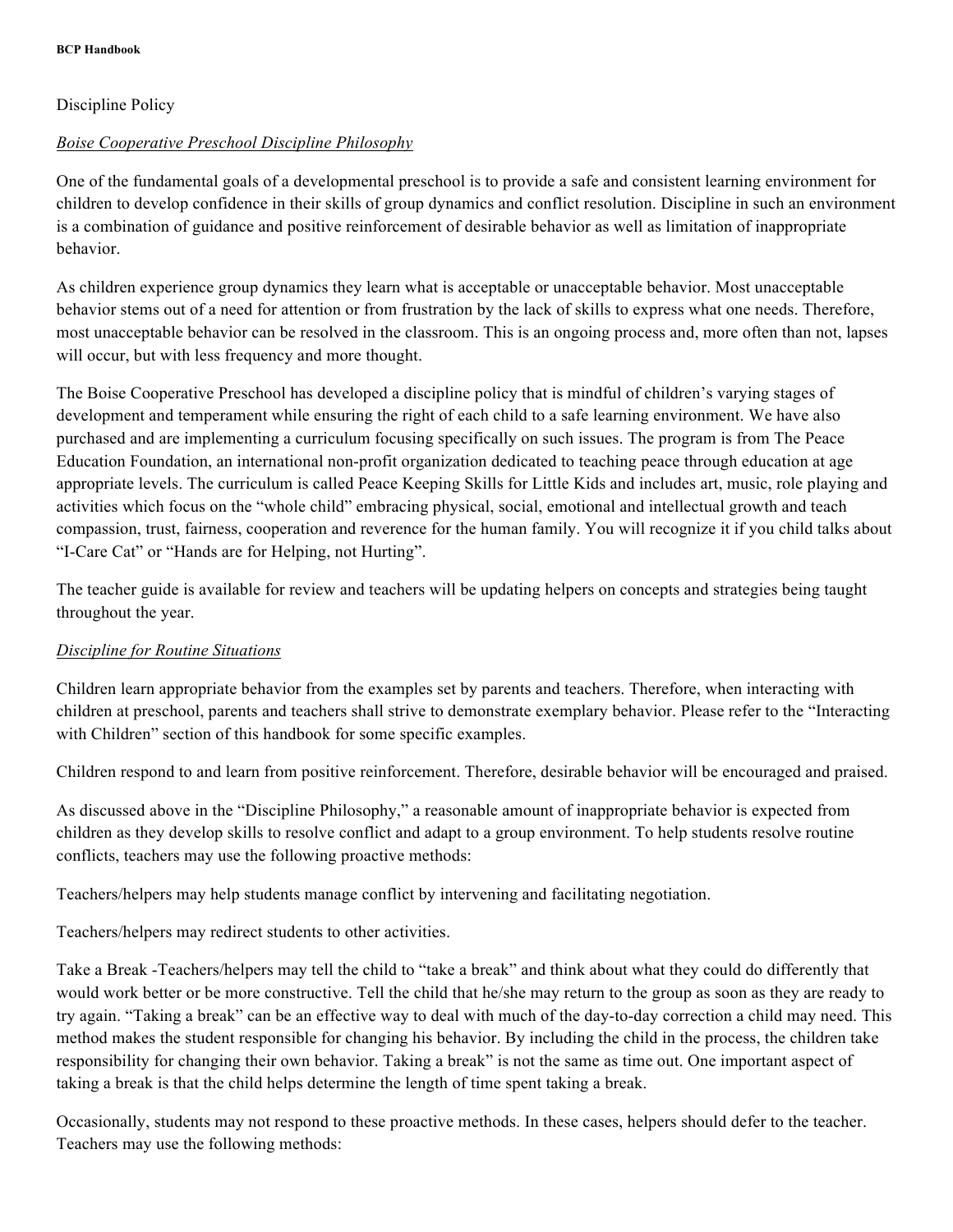Time-Out – A student whose inappropriate behavior is not responsive to proactive methods will be told gently but firmly that her/his behavior is unacceptable, and he/she will be temporarily removed from the group and given time to regain her/his composure. The teacher will stay with the student until the student is ready to rejoin the activities of the class. While the teacher is so occupied, a helper will keep the rest of the class focused on whatever activities were already in progress.

Early Dismissal from School – If a student's inappropriate behavior is not responsive to time-out, the teacher may, at her discretion, call the child's parent(s) to come and take the child home for the day.

Parent/Teacher Conference – The teacher may request a conference with the parent(s) to discuss the problem.

\*\*Under no circumstances will physical punishment or humiliation of any kind be used.\*\*

# *Discipline for Extreme Situations*

Although we recognize that a reasonable amount of inappropriate behavior is to be expected, and while we value behavioral diversity among children, we cannot permit any student's inappropriate behavior to infringe upon the right of other students to a safe learning environment. Such inappropriate behavior includes, but is not limited to, repeated incidents of the following:

Unprovoked aggression such as hitting, kicking, biting, and spitting.

Deliberate destruction of property belonging to the school or other students.

Verbal abuses or inappropriate language.

Unmanageable disruptive behavior that is unresponsive to appropriate teacher intervention.

A few difficulties, by themselves, may not be cause for special discipline. Natural growth spurts (physical and developmental) and sudden changes in children's lives may cause them temporary distress, which in turn can lead to inappropriate behavior. Working together, using the methods described above under "Discipline for Routine Situations," teachers and parents can usually guide children through these challenging times.

Unfortunately, there are rare occasions when distress is more than temporary and, despite appropriate intervention, the problems persist and even worsen. In such situations, the rights of the other students to a safe learning environment are jeopardized and must be protected. The following disciplinary steps will be taken in such extreme cases:

Document – The teacher will document student's inappropriate behavior. The teacher will also document any conversations with the student's parent(s) regarding the inappropriate behavior.

Schedule a Mandatory Parent/Teacher Conference – The teacher will schedule a mandatory parent/teacher conference to discuss the situation and possible methods to remedy the situation. At this conference the teacher will give the parent(s) written notification of the child's continued inappropriate behavior and the actions to be taken agreed upon with the parents.

Notify the BCP Board President – The teacher will give confidential copies of the written notification to the BCP board president. If inappropriate behavior continues to occur after written notification is given at the parent/teacher conference, the BCP board president will call a special conference with the parent(s), the teacher, and the BCP board president. The special conference will be held within one week of the president's call. Until the special conference is held, the student will be suspended from school.

During this special conference the teacher, the parent(s), and the board president will mutually agree upon a course of action. If a course of action cannot be agreed upon, or if the parent(s) do not attend this conference, the student will remain suspended until a course of action can be agreed upon. (If after one month of suspension no agreement has been reached, the student will be expelled and the membership of the parent(s) will be terminated.)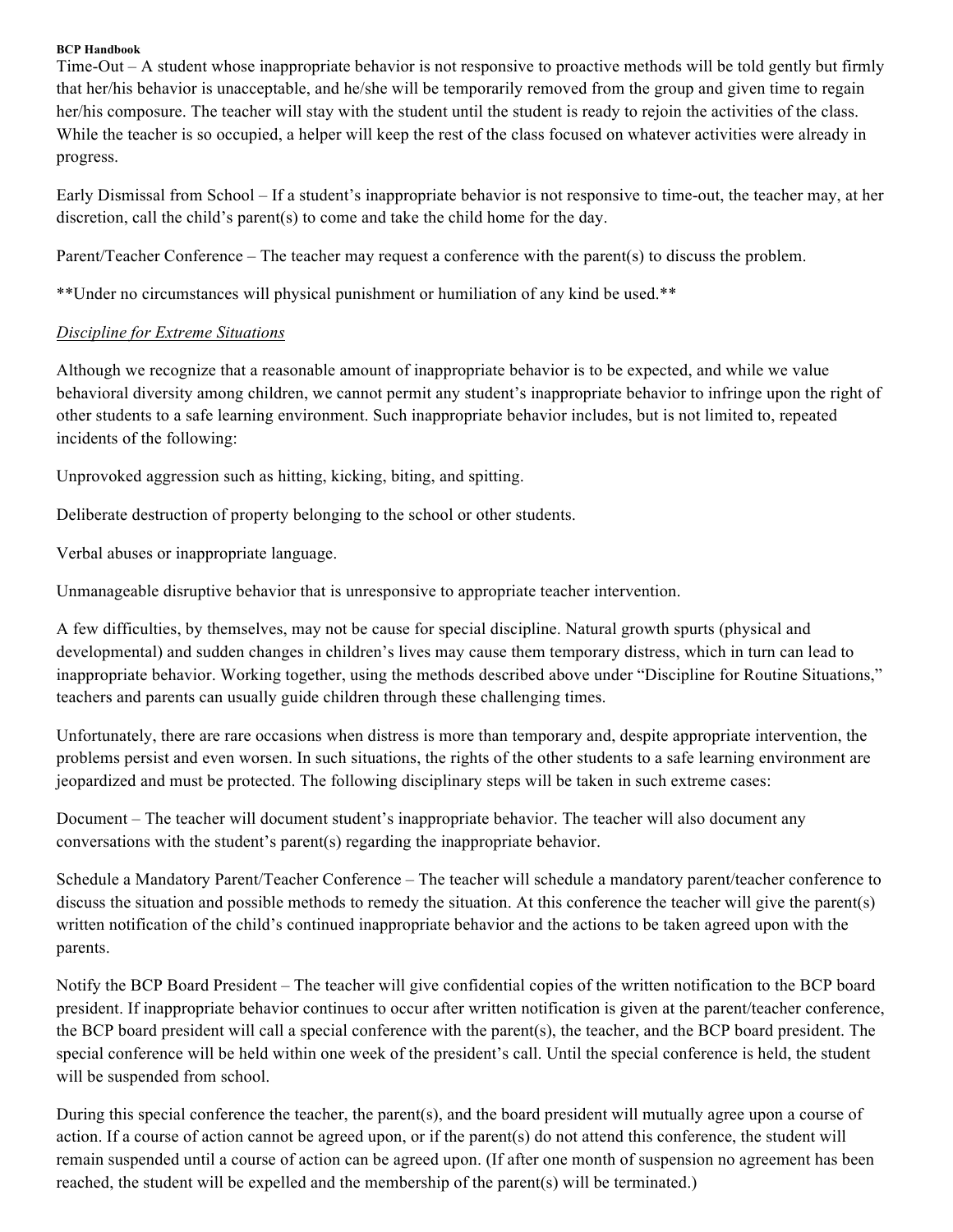After a mutually agreed upon course of action has been established, the student will be reinstated in the school and placed on a thirty (30) day probationary period. Further incidents of such behavior, or failure of the parent(s) to comply with the agreed upon course of action will result in immediate suspension until a board meeting can be held to determine whether the student shall be expelled in compliance with the procedures outlined in the by-laws.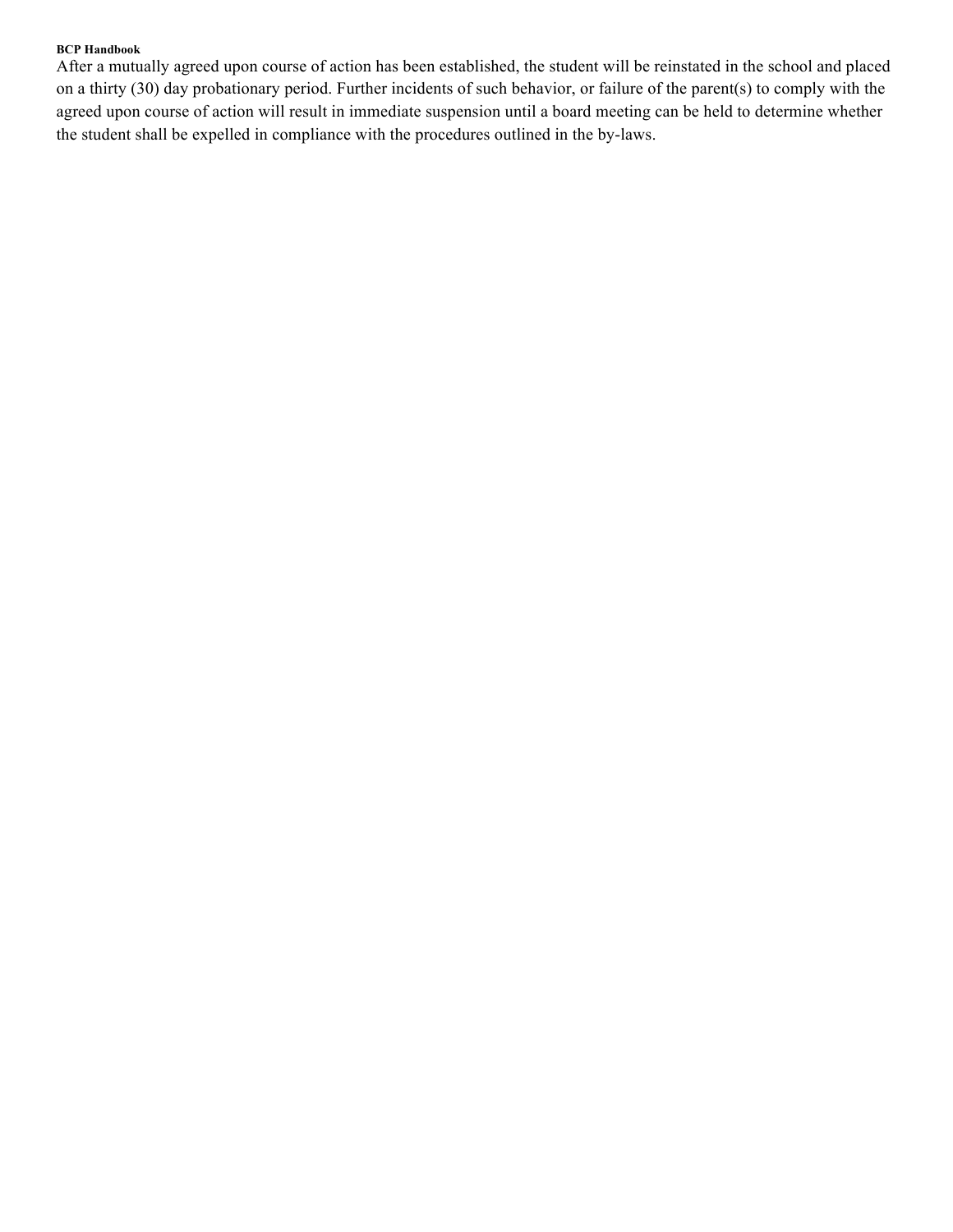#### Frequently Asked Questions

#### *When is my Housekeeping day? What do I do if I need to reschedule my Housekeeping Day?*

Contact the Housekeeping Chair. If you need her information, please email the president (president@boisecooperativepreschool.org)

#### *When are my helper days?*

Contact the Class Scheduler (scheduler@boisecooperativepreschool.org). Helper days for any given month are scheduled during the month prior. You are allowed to choose which helper day(s) you want.. Helper schedules are posted on the bulletin board in the classroom. You will receive a reminder e-mail the week of your helper day.

#### *What do I do if I am unable to help on my scheduled day?*

You can use the class email in advance to trade with another parent from your class or make other voluntary arrangements. If you have an emergency and do not have time to trade helper days you must contact your class Emergency Helper to take your place and you will owe \$20 to BCP for the class helper.

#### *When is my tuition due/how much is it/where do I put the check?*

The tuition is due at the 1st of each month and late on the 6th. Alternatively, you can pay the full year's tuition in September, and receive a 5% discount. Write your checks to BCP and drop them in the tuition box inside the classroom storage room. If you have questions please contact the Treasurer (treasurer  $\alpha$ boisecooperativepreschool.org).

#### *Are there scholarships available?*

Contact the Registrar (registrar@boisecooperativepreschool.org). A limited number of 50% scholarships are available each year. Applications are to be sent in with your signed Cooperative Agreement and last month's tuition.

*I have questions regarding registration/changing classes/withdrawing from BCP.*

Contact the Registrar (registrar@boisecooperativepreschool.org).

*I have questions/concerns about my child's progress in school, or anything related to teaching / curriculum.*

Contact your child's teacher:

Ashley Rowe (4/5 Teacher, Afternoon STEAM), (c) 859-9098, rowean84@yahoo.com

Stacie Fischer (2's, 3/4 Teacher), (c) 440-8278 fischer stacie@yahoo.com

Lisa Birt (Morning STEAM), (c) 912-6817, lisarenaebirt@gmail.com

*I have concerns that I cannot discuss with my child's teacher or another board member.*

Contact the President (president@boisecooperativepreschool.org)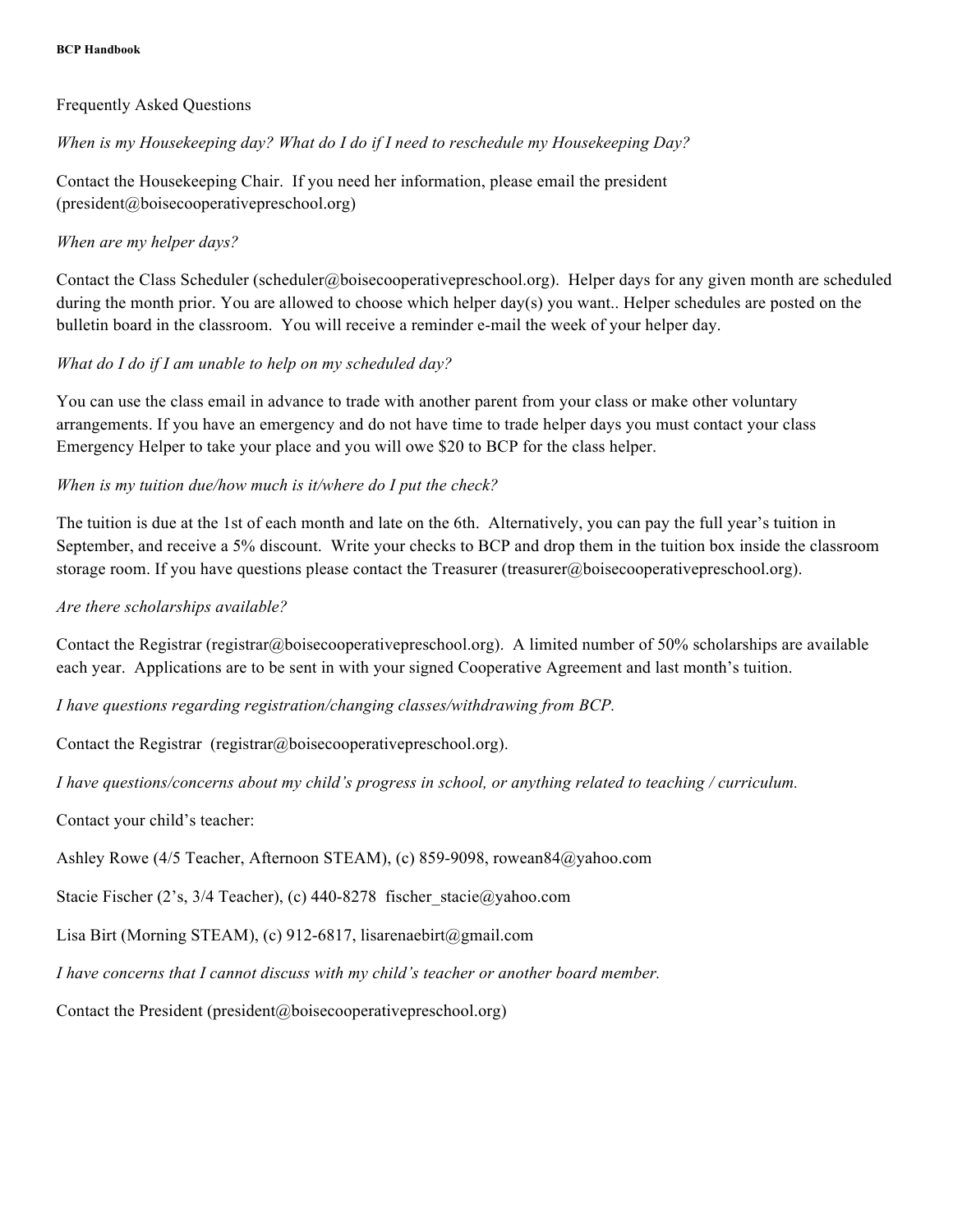# Committees and Directors

Each year is new and exciting at BCP because new families join and bring unique experiences, talents and resources. Our school goal is to best utilize our resources to continue to offer a fabulous experience not found at other preschools. Each family only needs to be on one committee, but please have an idea of a few you are interested in just in case your first choice is full. For a current committee list, select the current year's list under the member documents section.

President-Presides over and sets the agenda for all board meetings, handles any disciplinary issue, organizes an after/before school program independent of BCP, oversees city licensing for the school and is responsible for the teachers' contracts and makes sure all the By-Laws are being followed.

VP/Registrar-The VP is in charge of call backs to interested families, conducts school tours, files and organizes proper application paperwork, ensures background checks are cleared for all helpers, organizes the scholarship applications for the Executive Board, enrolls students for classes and ensures immunizations are up-to date on all students. One member of this committee will be an administrative assistant in charge of vaccination records and background checks. Four members (one from  $\frac{3}{4}$  and 4/5 class) will be responsible for giving one classroom tour a month. All of the committee will assist with Open House and Information Nights in the Spring.

Treasurer-The Treasurer is in charge of all financial matters of the school and is one of two signers for the school's bank accounts, makes sure all bills are paid in a timely manner, reimburses members of the school, and fills all financial reports to state and federal agencies. The Treasurer also sits on the scholarship board to determine scholarship recipients.

Secretary-The Secretary takes and publishes the minutes from all board meetings, oversees the formation of parent committees, the library and scholastic committee, and the positions of emergency helper. The secretary is also the class scheduler. The Class Scheduler emails parents with sign-up for helper days and posts the monthly helper schedules on the bulletin board. One member of this committee will be in charge of maintaining the classroom library and the other member will be in charge of organizing schoolwide Scholastic Book Orders. (2 members from any class)

Emergency Helpers- Each class will have an emergency helper, who will be on call to come in and assist when parents have to miss their helper day due to illness or emergency. These parents would ideally have open availability in case a parent helper has an emergency and cannot be in class that day. They will be paid \$20 each time they are called in to help. This committee will be headed up by our Secretary. (1 member from each class, 4 total)

Purchasing and Maintenance-The Purchasing and Maintenance chair works with board members and teachers to purchase school supplies, keeps a running inventory of supplies, repairs and replaces playground equipment or classroom equipment. This committee is for all those Mr. and Mrs. Fix-Its in our cooperative. They are responsible for purchasing classroom supplies (paid for by BCP of course) , playground maintenance (fall and spring work days are scheduled), and snow removal. (8 members from any class.)

Teacher Support-The Teacher Support chair organizes field trips throughout the year, helps the teacher with special projects when requested, distributes school and teacher mid-year evaluations and organizes our Holiday Shopping event for the month of December. Additionally, the committee aids the board in the search and hiring of a new teacher, if needed. (8 members from any class)

Emergency Substitute Teacher Committee- Each class will have an emergency substitute teacher, who will be on call to come and in and assist the teacher or assistant teacher in the case one of our teachers would have to miss a school day and there is no coverage. Over the summer, these parents will receive their CPR certification and City of Boise child care license alongside our teachers and President. These parents would ideally have open availability. They will be paid \$20 each time they are called in to help. This committee will be headed up by our Teacher Support Chair. (4 members, 1 per classroom)